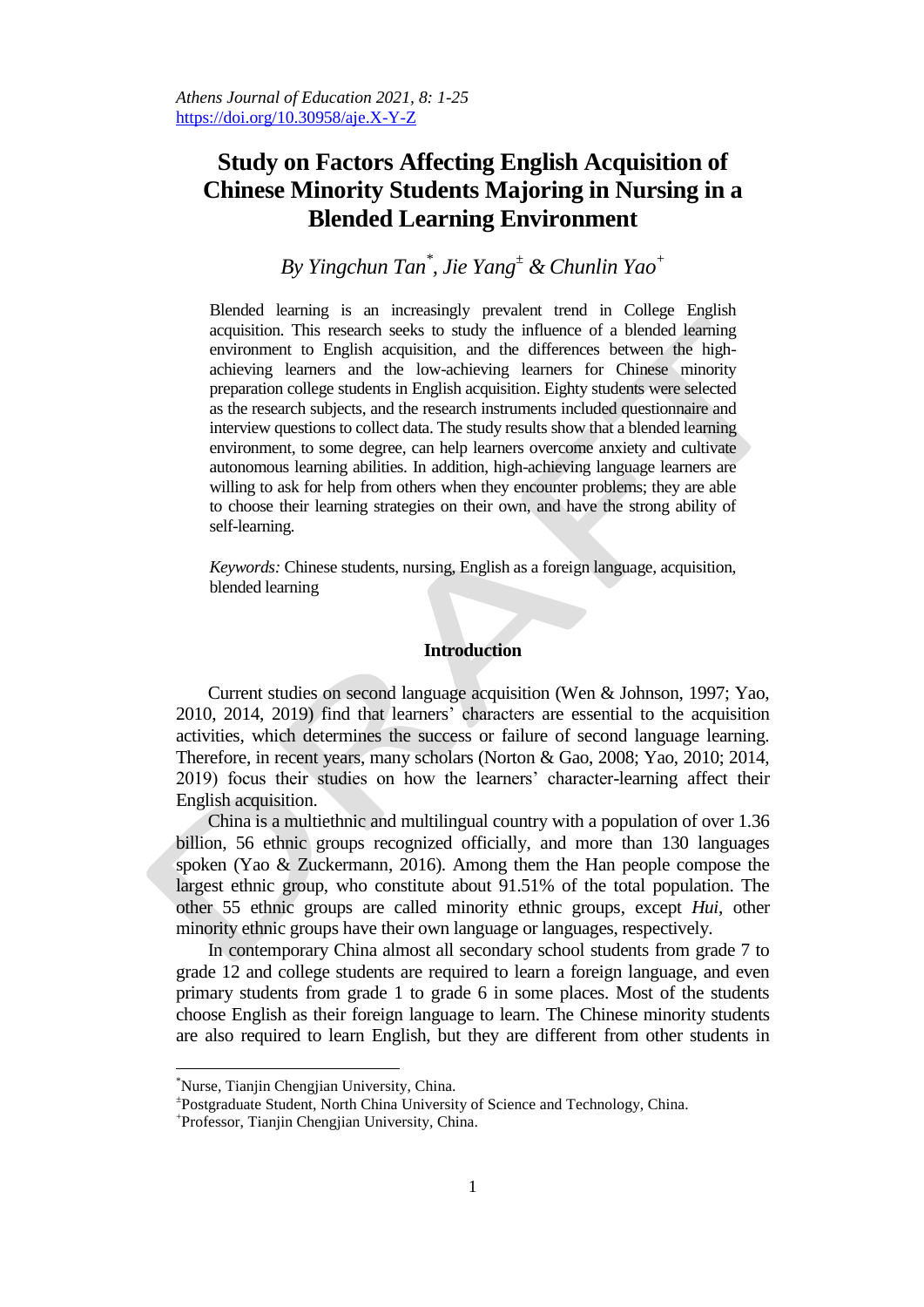China regarding English acquisition. Usually, English learning is the third language acquisition to Chinese minority students and most of them learn English with the help of Chinese language (their second language). Usually Chinese minority students" English abilities are not as good as other Chinese students when they graduate from high school.

In China the high school students who hope to continue their studies in a college must succeed in the competitive college entrance examination. Usually a perfect score for the examination is 750, while the required minimum entrance score is from 500 to 700 according to the students' hometown and the target college's academic position in China. For example, Tsinghua University is one of the top universities in China, which requires that new students have an excellent college entrance exam mark. In 2015 the required minimum mark was 704 in Hebei province, in which 95.8% of its residents are Han people; while 637 was the mark in Qinghai province where 47.7% of its residents are ethnic minorities. Regarding these figures, the Chinese governments try to help more minority students to access top universities.

Another way that the governments help minority students to access tertiary education, especially top universities, is the Preparation College Students program. This program was founded by the State Ethnic Affairs Commission of the People's Republic of China and the Ministry of Education of the People's Republic of China cooperatively in 1984. Through the program, the minority students can access a university with an entrance score as much as 80 less than the minimum required score. That is to say, minority students in Qinghai province with an entrance mark of higher than 557 could apply for a preparation student position in Tsinghua University in 2020. The preparation students will improve their knowledge studies in high school (such as Chinese, math, English) in the preparation school in the following year. If preparation students cannot speak Chinese fluently, one more year is required to improve their Chinese abilities.

The Preparation College Students program requires the preparation students to catch up with other freshmen in the level of all academic subjects (of course, including English) after one academic year, which is a heavy task for them. At the same time, they are faced with different English acquisition environments when they begin their college preparation study. Usually, it is a teacher-centred learning environment for Chinese primary and secondary students, but a blended learning environment (BLE) for some preparation college students and college students. Through the *College English Curriculum Requirement*, Chinese college students, as well as preparation college students, are required to acquire English online after class, and output English in class, while the English teacher is required to instruct the students" English acquisition in class (The Ministry of Education of People"s Republic of China, 2007). Therefore, it is an urgent task for researchers and teachers to study the factors that affect minority preparation college students" English acquisition in a BLE and try to help them to improve their English acquisition.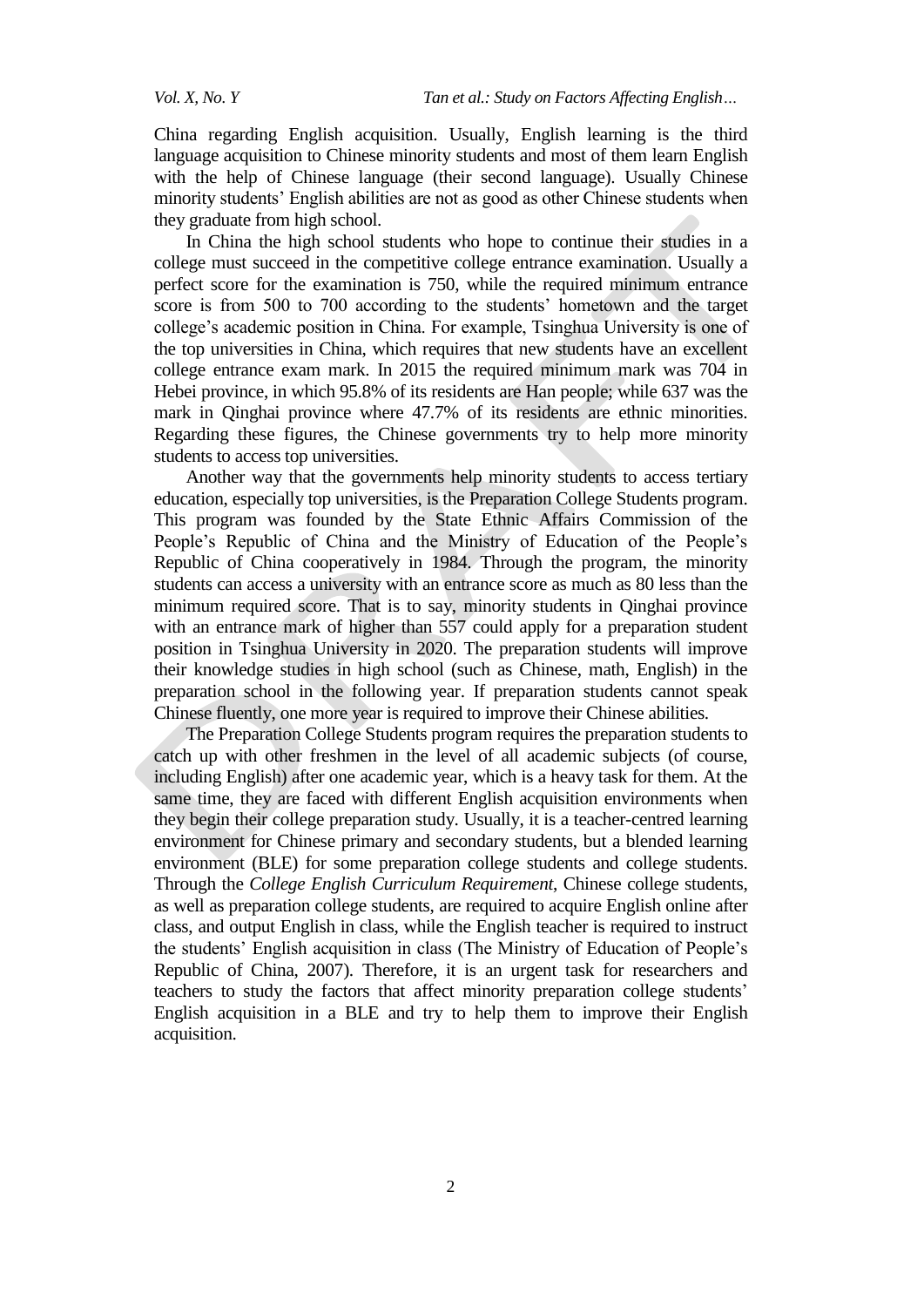#### **Literature Review**

The term blended learning (also called hybrid learning, technology-mediated instruction learning, web-enhanced instruction learning, mixed-mode instruction learning) is an increasingly prevalent term often used to describe the combination of web-based technologies and face-to-face teaching, when used as an alternative to more traditional course structures (Bonk & Graham, 2006). This mode of teaching and learning brings together traditional physical classes with elements of virtual learning (Garrison & Kanuka, 2004). Originally, blended learning first gained widespread currency in corporate training situations describing the combination of teaching and learning approaches that included coaching, mentoring, online interactions, face-to-face classes and on-the-job training (Gruba & Hinkleman, 2012). This training model is widely popularized and accepted within companies due to its effectiveness, adaptability and flexibility, and thus has been gradually applied in traditional school education.

In spite of its traceable origin, the term *blended learning* means many things to many people, even within the relatively small online learning community. With the development of studying blended learning, most scholars have agreed on the definition of blended learning. The most common meaning of blended learning in the literature is some combination of face-to-face instruction with online teaching, such as forum, blog, and wiki (Vanslambrouck et al., 2018; Wichadee, 2017).

Scholars have paid attention to blended learning in three aspects. The first aspect is to discuss what a learning environment is and how to establish a BLE (Allen & Seaman, 2016; Bates, 2018; Lakhal & Meyer, 2019; Shih, 2010). For example, Shih (2010) establishes a blended teaching and learning model combining online and face-to-face instructional blogging. He believes that this model could contribute to learning effectiveness and student satisfaction if the blended model is implemented with sufficient supportive equipment and course plans; most importantly, peer and instructor's feedback and the blog characteristics like free access, ease of revision, and interesting material for learning are major factors that enhance students' learning satisfaction by motivating them to learn effectively. This model is still used by teachers in recent times. The second aspect is to evaluate the learning performance in a BLE (Berga et al., 2021; Gjestvang, Høye, & Bronken, 2021; Jalinus et al., 2021). The research findings show that a blended environment enables students to, "have the potential to foster innovative and flexible learning opportunities" (Berga et al., 2021), to "acquire professional competence relevant to practice" (Gjestvang, Høye, & Bronken, 2021), and to improve students" cognitive abilities, affective abilities, communication abilities, collaboration abilities, cooperation abilities, and creativity abilities (Jalinus et al., 2021). The third aspect is to evaluate the influence of a BLE on students" learning styles, such as learning motivation (Firat, Kılınç, & Yüzer, 2018; Yusoff, Yusoff, & Noh, 2017; Ryan & Deci, 2020), self-control abilities (Zhu, Au, & Yates, 2016) and self-esteem abilities (Giofrè, Borella, & Mammarella, 2017). These studies report that a BLE and these learning styles (such as learning motivation, self-control abilities, and self-esteem abilities) are interacted with each other. It is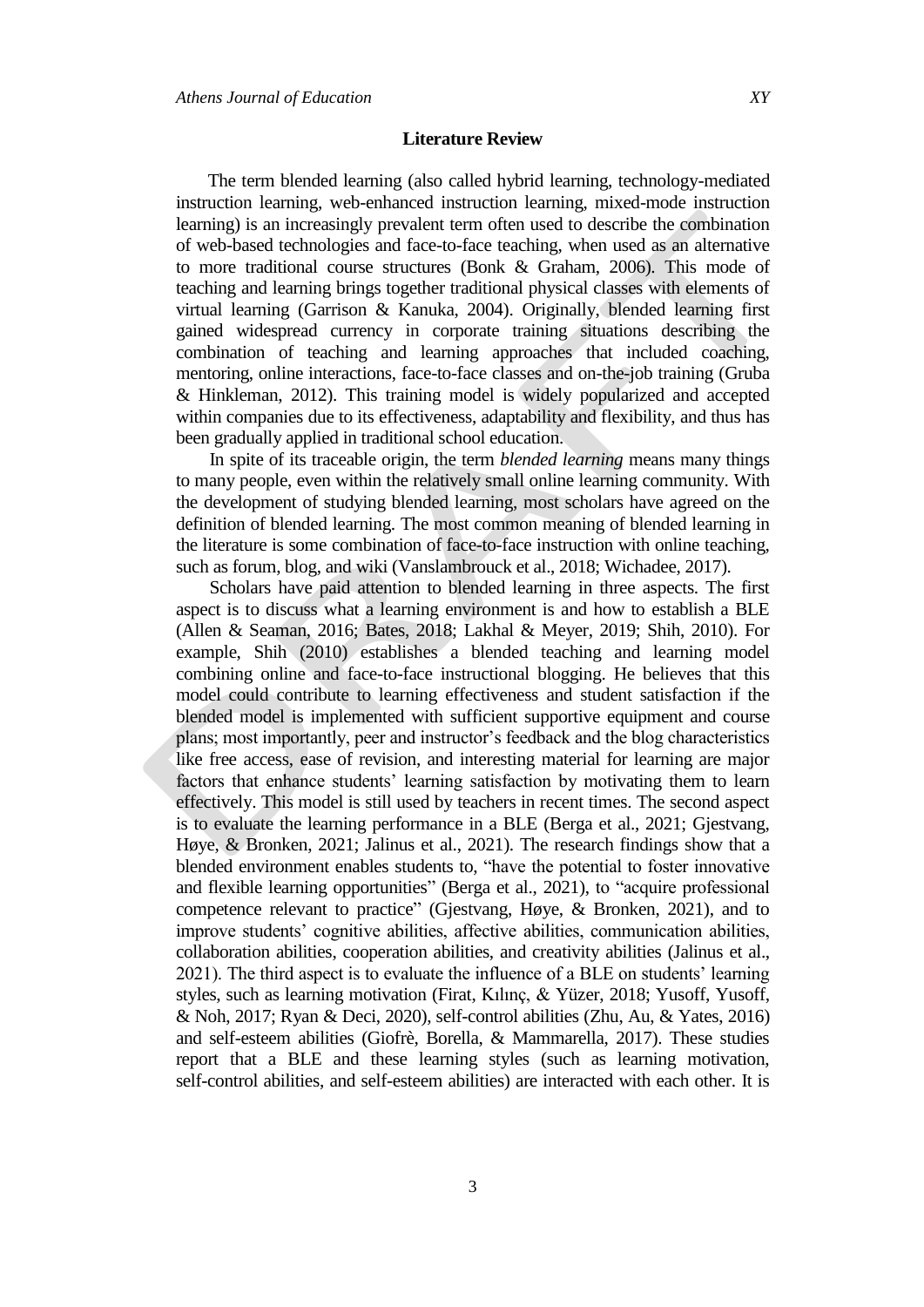*Vol. X, No. Y Tan et al.: Study on Factors Affecting English…*

hard to say which one is the independent variable and which one is dependent variable.

In the beginning of the 21st century, blended learning appeared in China with the contribution of textbook publishers. In order to enhance their products' competitiveness, some textbook publishers offer supplementing online learning materials in their leaning management system (LMS) and some forums for learners to discuss with each other. Thus, the BLE was established in some universities in China.

Since 1980s onwards, Chinese scholars have paid much attention to minority students" English acquisition (Wu, 2007). Their studies contribute to almost all aspects of English learning, such as the management of minority education (Yang, 2006), learning motivation (Zhou, 2013), learning strategy (Xu, 2009; Xu & Cao, 2012), learning anxiety (Huang & Deng, 2008; Li & Lin, 2013), autonomous ability (Liu, 2013; Wang & Wang, 2013; Zhang, 2005), and so on. The aforementioned studies reveal some traits of Chinese minority students in English acquisition. First, Chinese minority students prefer affective strategies to other strategies in English acquisition (Xu, 2009). Second, the desire of integrated personal development is the greatest motivation for Chinese minority students to learn English (Zhou, 2013). Third, 80% of the minority undergraduates experience moderate or high levels of speaking classroom anxiety (Li & Lin, 2013). Fourth, learners' autonomous abilities are the most important factors affecting their English acquisition, which determines the success or failure of their English acquisition to some degree (Liu, 2013; Wang & Wang, 2013; Zhang, 2005).

Chinese Minority Preparation College Students (CMPCS) are a special type of Chinese minority college student— they are at the transition period from high school students to college students. Unfortunately, few scholars focus on CMPCS English acquisition, especially those majoring in nursing. Yao (2014) has studied CMPCS" English acquisition in a traditional learning environment and reveals some characters of their English acquisition. Compared with other factors, four factors including the learning strategy, the emotion in learning, the help-seeking ability and the ability of autonomous learning are the most important factors affecting the learners" English acquisition, which determines the achievements of the learning activities. In addition, the CMPCS' anxiety levels are a little higher than the moderate level, and their academic help-seeking abilities are at the moderate level in English acquisition. Furthermore, CMPCS are weak at English autonomous learning abilities and some of them cannot choose the learning strategies on their own.

As blended learning is a newly-born teaching model in China, the study on the factors affecting CMPCS" English acquisition in a BLE is still not clear. Yao (2014) has revealed that the four factors (including the learning strategy, the emotion in learning, the help-seeking ability and the ability of autonomous learning) are the most important factors affecting the learners" English acquisition in a traditional learning environment. Therefore, this study will investigate how the aforementioned factors affect the English acquisition for CMPCS majoring in nursing and analyze how language teachers can help the learners to improve their English acquisition in a BLE.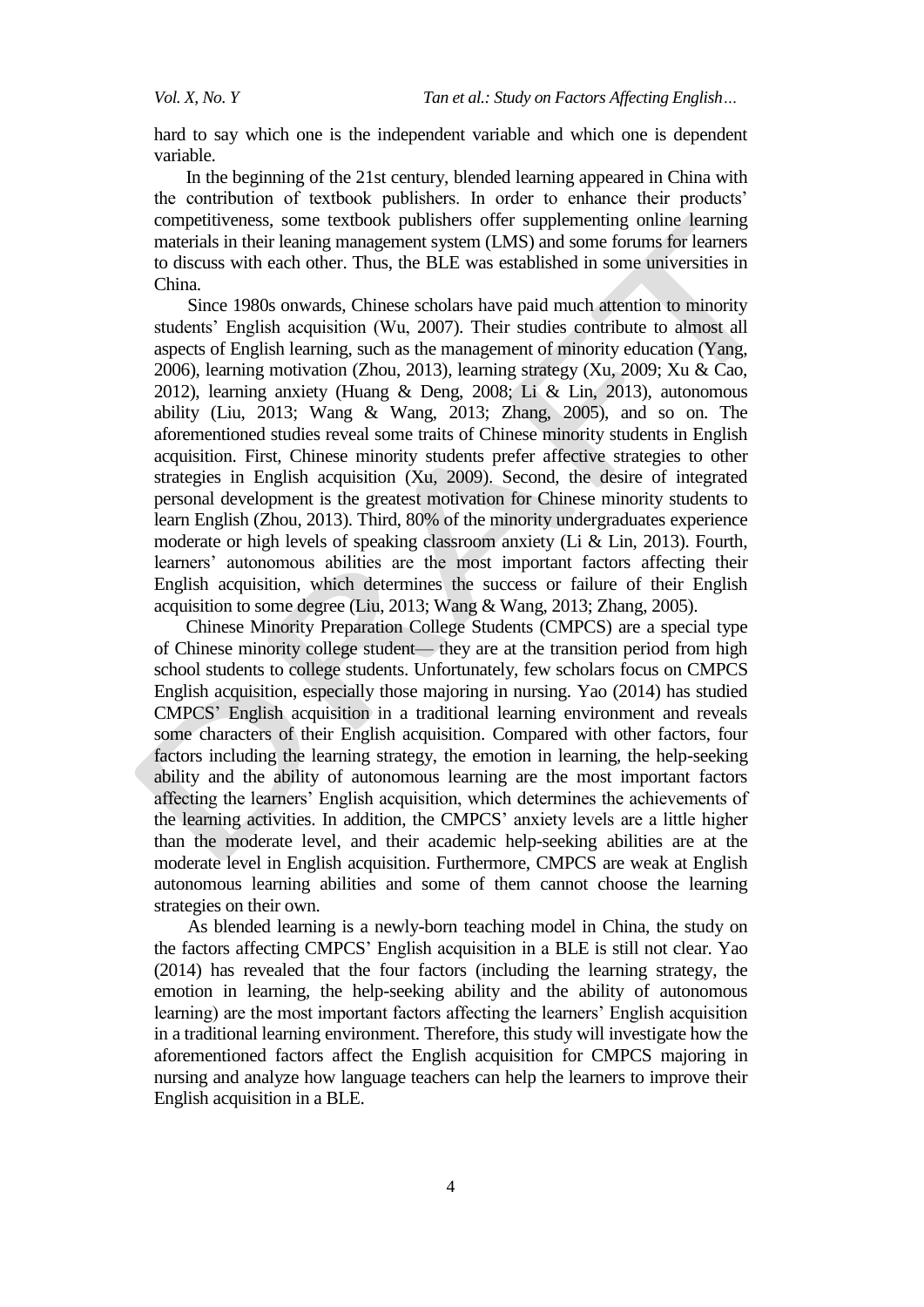This study is an empirical and pilot study approved by the Committee of Ethnics and Integrity in Research with Humans in Tanjin Chengjian University. As we know, many factors can affect foreign language acquisition and it is impossible to study all of the factors in one study. The previous studies (Cao  $\&$ Yao, 2010; Yao, 2011; 2014; 2019) report that factors such as learning anxiety, academic help-seeking behavior, learning strategies and autonomous learning ability play very important roles in English acquisition for Chinese minority college students in a traditional class. Therefore, the current research tries to examine the differences of English acquisition between the high-achieving learners and the low-achieving learners of CMPCS majoring in nursing in a BLE regarding the aforementioned aspects.

In the current study, the research instruments of questionnaire and interview questions are used to collect data. In the first stage the researchers investigated 148 students" data about their English learning anxiety, academic help-seeking behaviour, learning strategies and the autonomous English learning ability. Then the researchers identified the top 40 subjects (on their English examination results) of the 148 students as the high-achieving learners and the bottom 40 as the low-achieving learners. The data of the sample size of the 80 students were analysed qualitatively and quantitatively to study the differences of English acquisition between the high-achieving learner and the low-achieving in a BLE. Regarding the differences, the study tries to find the factors affecting English acquisition of CMPCS majoring in nursing in a BLE.

#### **Research Subjects**

In China there are nearly 3,000 new Preparation College Students in each class year. These students are distributed among six universities. Take the year of 2019 as an example; 2,945 ethnic students were enrolled as Preparation College Students. Among them, 846 students were enrolled in Southwest University for Nationalities; 537 in South-Central University for Nationalities; 473 in Minzu University of China; 414 in Dalian Nationalities University; 375 in Northwest University for Nationalities; 300 in Beifang University of Nationalities (State Ethnic Affairs Commission of the People"s Republic of China & Ministry of Education of the People"s Republic of China, 2019). This study takes Minzu University of China as the research location site, as this University is the oldest university in the aforementioned universities, which has a high prestige in Chinese higher education. In addition, one of the authors of this study has studied in Minzu University of China. It is convenient to collect data in this University.

In the current study, all the subjects are selected from Preparation Education School in Minzu University of China. At the beginning of the research study, all the bilingual or multilingual students in the school (154 students) were investigated. The researchers then collected 148 valid questionnaires which were from students from 34 different ethnicities, such as Mongolian, Uygur, Kazak, Zhuang, Buyi, Tujia, and so on. Of them, 48.6% (72 subjects) are male while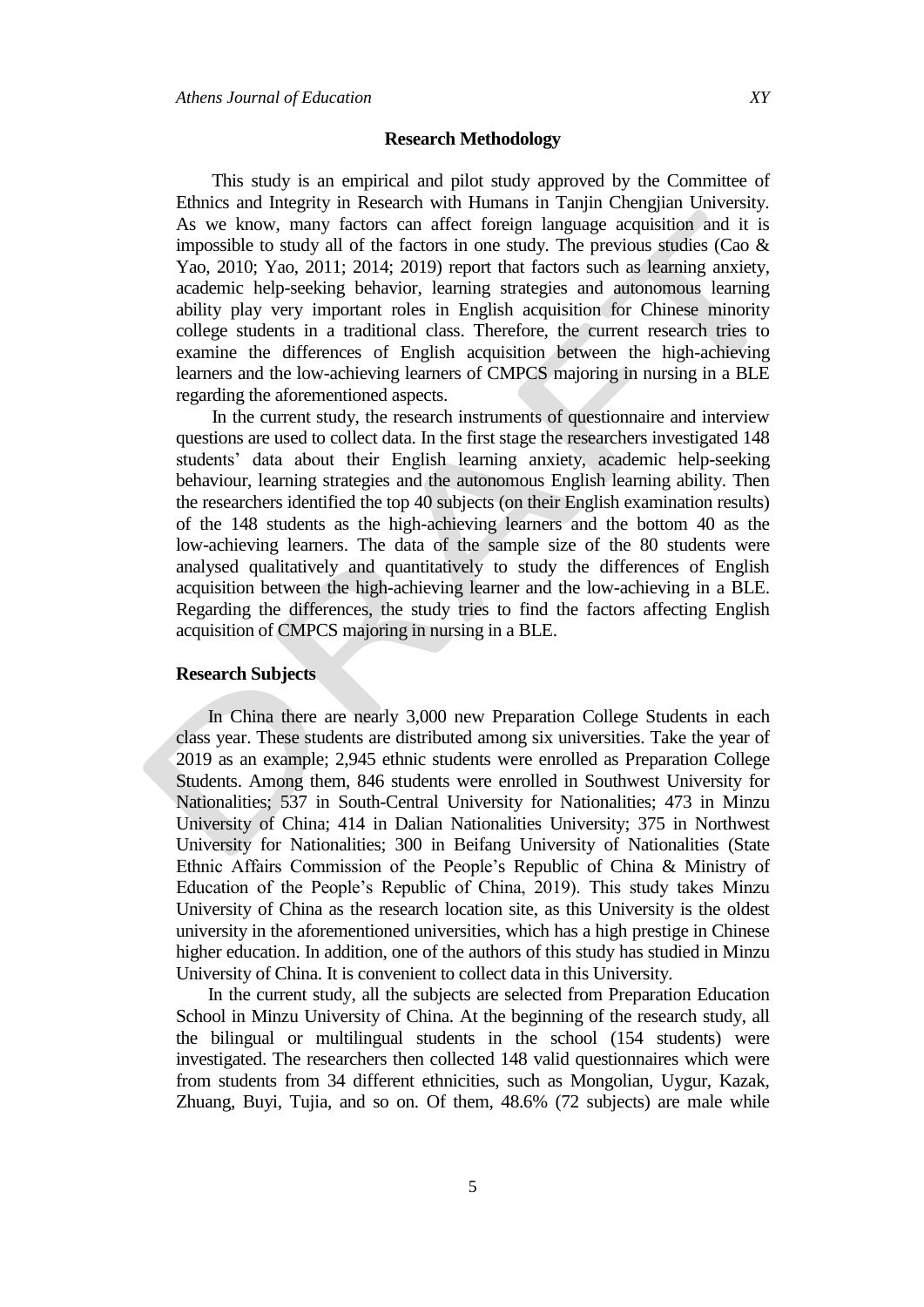51.4% of them (76 subjects) are female; 52.7% of the total sample size (78 subjects) come from rural areas, while 47.3% of them (70 subjects) come from cities or towns (38 subjects are from small towns, and 32 subjects are from the big cities). Their ages range from 18 to 21 years old and the mean age is 19.2.

#### **Research Content**

This study focuses on the differences in four aspects (including English learning anxiety, academic help-seeking behaviour, English learning strategies and English autonomous learning ability) between high-achieving learners and low-achieving learners of Chinese minority preparation college learners in a blended learning environment. It aims to answer the following questions:

- 1. Are there any differences in anxiety degrees, anxiety performance, academic help-seeking motivations, academic help-seeking behaviours and autonomous English learning ability between high-achieving learners and low-achieving learners in a BLE?
- 2. What kind of English learning strategy do the high-achieving English learners or the low-achieving learners prefer?
- 3. How do these factors affect learners" English acquisition in a blended learning environment?

### **Research Tools**

The study aims to study the differences between high-achieving learners and low-achieving learners of minority preparation college students in their English acquisition in a blended learning environment. It references the research tools of previous studies on the differences between high-achieving learners and low-achieving learners of Chinese college students in a traditional learning environment (Yao, 2014), as well as in a BLE (Yao, 2017). The research tools include four questionnaires and some interview questions. All questions in the questionnaires have a five-point scale, including (A) Totally Agree, (B) Agree, (C) Neither Agree Nor Disagree, (D) Disagree, (E) Totally Disagree.

The research method of interviewing is a complement data collection method in the current study by which the researcher has a face-to-face communication with the research subjects on the topic of English learning anxiety, academic help-seeking behavior, English learning strategies and autonomous English learning abilities. To relax the interviewee, the researcher records the interview by a recorder rather than writes down what the subjects said on the spot. With the interviewee's permission, the researcher transcribes the interview materials after the interview.

### **Research Process**

The data are collected from a collective test. After all of the subjects are aware of the research purpose and know the requirements, they are asked to finish the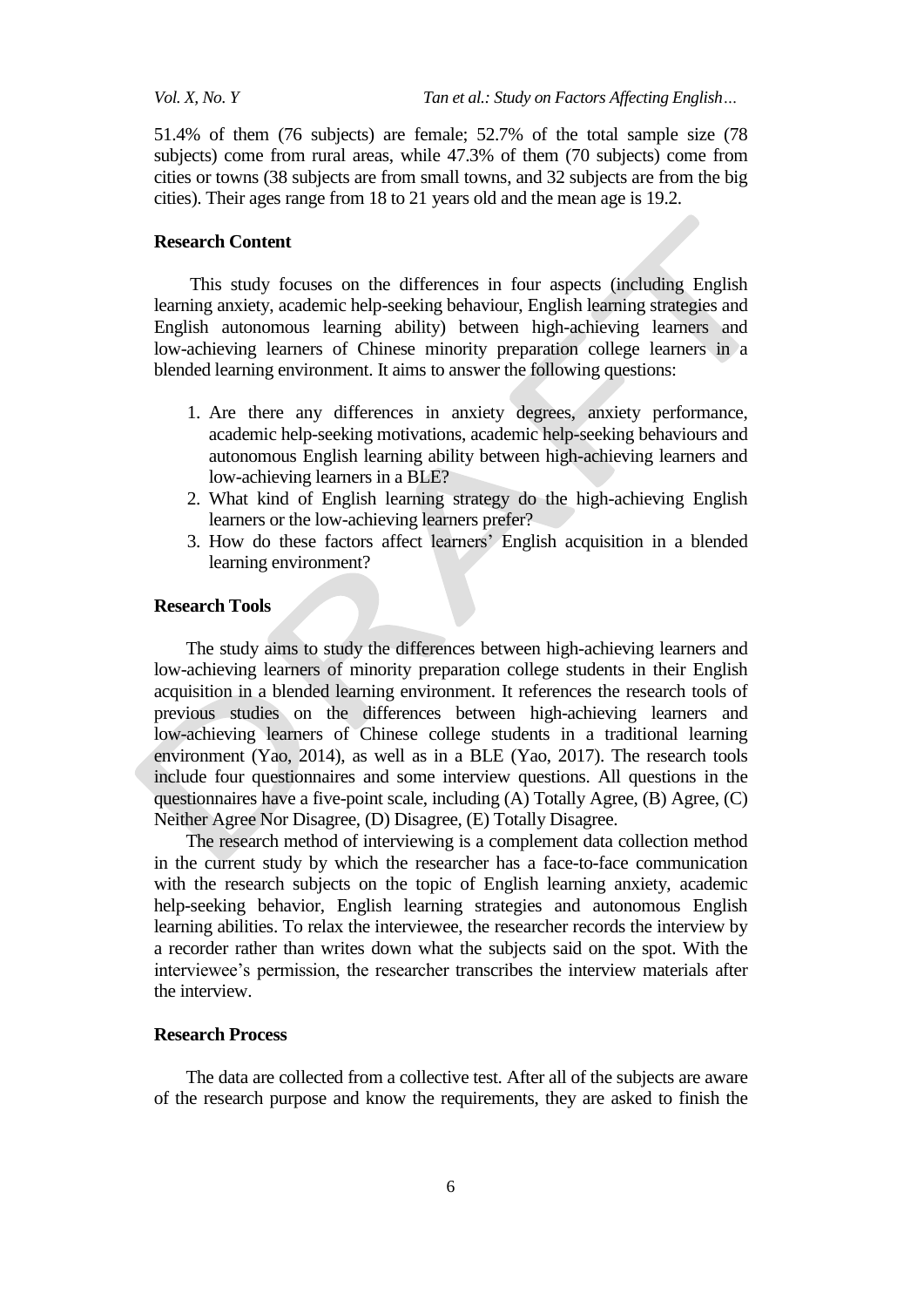questionnaire on the spot while the test time is unlimited. When all the subjects finish their work the researcher withdraws the questionnaires.

After 10 days of the questionnaire test, 20 subjects (10 male students vs. 10 female students; 10 students from rural areas vs. another 10 students from towns or cities; 10 students who are high-achieving learners vs. 10 students who are low-achieving learners, respectively) are selected randomly to do the individual interviews.

After removing all of the questionnaires with incomplete information, the researcher evaluates the operation and inputs the data into a computer. With the help of the software SPSS 22.0, the Independent-Samples T-Tests are made to exam whether there are significant differences between the high-achieving learners and the low-achieving learners of CMPCS in their English acquisition in a BLE.

#### **Results and Discussion**

The study analyses its data. It finds the characteristics of Chinese students in English acquisition and the differences between high-achieving learners and low-achieving learners.

#### **On English Learning Anxiety**

Foreign language anxiety is "a distinct complex constructs of self-perceptions, beliefs, feelings, and behaviors related to classroom language learning arising from the uniqueness of language learning process" (Horwitz, Horwitz, & Cope, 1986, p. 128). It is useful to draw parallels between the foreign language anxiety and another three related performance anxieties: communication apprehension, test anxiety and fear of negative evaluation. Communication apprehension is a type of shyness characterized by fear of, or anxiety about, communicating with people; test-anxiety refers to a type of performance anxiety stemming from a fear of failure; fear of negative evaluation, defined as, "apprehension about others' evaluations, avoidance of evaluative situations, and the expectation that others would evaluate oneself negatively," is a third anxiety related to foreign language learning (Horwitz, Horwitz, & Cope, 1986, p. 130). Aslan and Thompson (2021) report that classroom anxiety has a relationship with classroom performance and learning confidence.

Yao (2014) reports that the anxiety level for CMPCS in English acquisition is a little higher than the moderate level in a traditional learning environment. Among the three subtypes of English learning anxiety, the test anxiety is the highest while the negative evaluation anxiety is the lowest in Chinese Preparation College Students. The differences of the English learning anxiety between the two groups in a BLE are revealed in Table 1.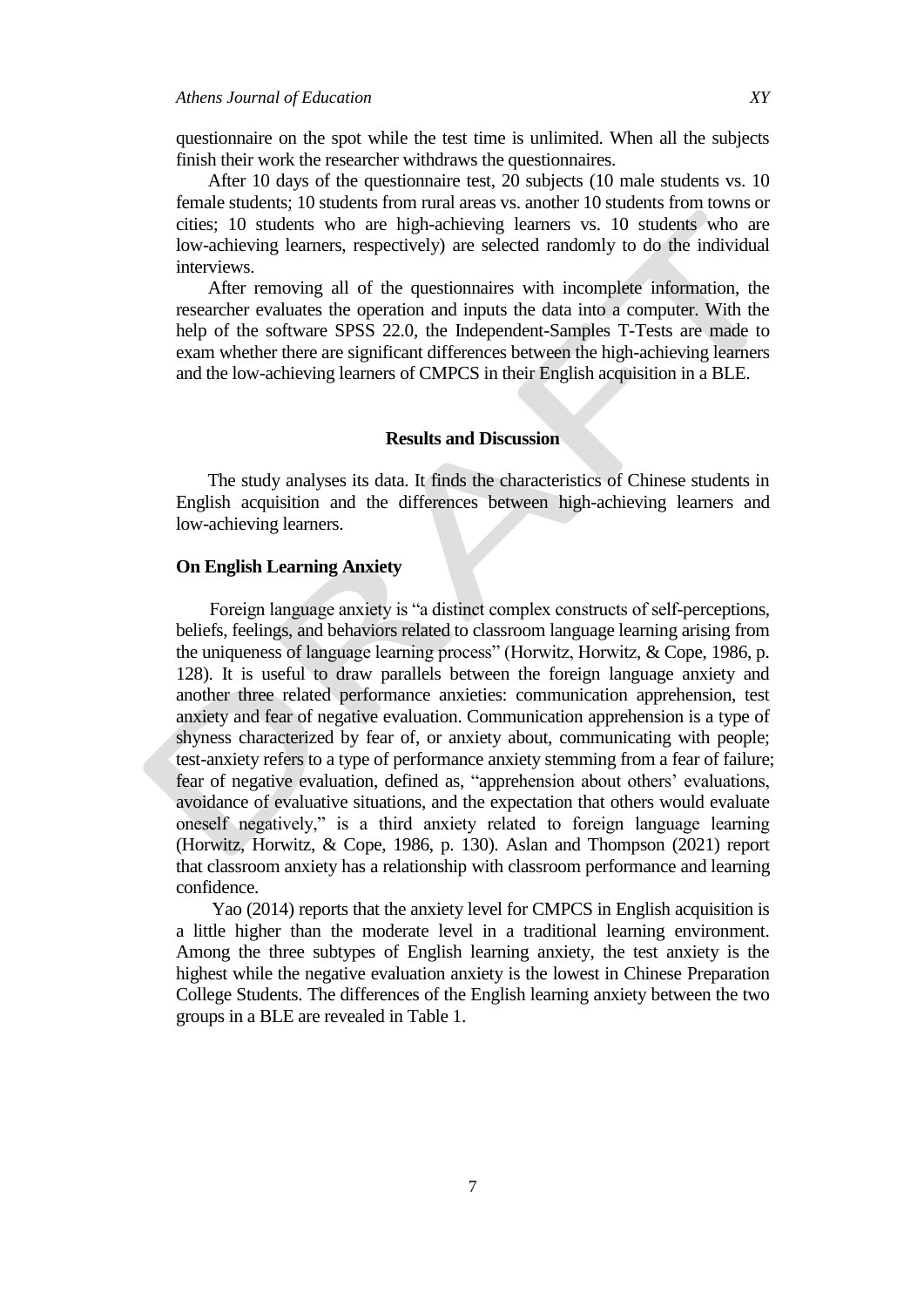|                                | <b>High-achieving</b><br><b>learners</b> |                                     | Low-achieving<br><b>learners</b> |                                     | T     |              |
|--------------------------------|------------------------------------------|-------------------------------------|----------------------------------|-------------------------------------|-------|--------------|
|                                |                                          |                                     |                                  |                                     |       | P            |
|                                | <b>Mean</b>                              | <b>Standard</b><br><b>Deviation</b> | <b>Mean</b>                      | <b>Standard</b><br><b>Deviation</b> |       | (two-tailed) |
|                                |                                          |                                     |                                  |                                     |       |              |
| Communication<br>apprehension  | 3.20                                     | 0.52                                | 2.88                             | 0.52                                | 2.739 | 0.008        |
| Test anxiety                   | 4.21                                     | 0.75                                | 3.99                             | 0.83                                | 1.244 | 0.217        |
| Fear of negative<br>evaluation | 2.86                                     | 0.33                                | 2.85                             | 0.38                                | 0.127 | 0.899        |
| Foreign language<br>anxiety    | 3.57                                     | 0.29                                | 3.08                             | 0.35                                | 6.776 | 0.000        |

*Table 1.* Differences in English Learning Anxiety

Table 1 reveals that the level of test anxiety as well as the fear of negative evaluation for high-achieving learners are slightly higher than those of low-achieving learners, but the T-test results show that there are no significant differences between them  $(p = 0.217, 0.899,$  respectively; both are more than 0.05). Both groups are anxious of English exams (4.21 and 3.99, respectively) and do not care about the negative evaluation (2.86 and 2.85, respectively). In the interviews, some students said: "I am afraid of the English exam, especially the College English Band-4 (or College English Band-6) exam. I am not afraid that the teachers criticize at me. I know the criticism is helpful for me to improve my English abilities."

There are significant differences in the level of communication apprehension and foreign language anxiety between high-achieving learners and low-achieving learners in English acquisition ( $p = 0.008$ , 0.000, respectively; both are less than 0.05). In the details, the high-achieving learners have a higher anxiety level of communication apprehension (3.20 VS. 2.88) and foreign language anxiety (3.57 VS. 3.08).

The aforementioned data show that both high-achieving learners and low-achieving learners have a high level of anxiety in English acquisition (3.57 and 3.08, respectively; both are higher than the median level 3) in a blended learning environment, which is harmful to their study (Yao, 2014). Therefore, the teachers may need to focus on learners' emotions in English acquisition and help the students to lighten their anxiety.

### **On Academic Help-Seeking Behavior**

Help-seeking is a kind of social behavior with which the help-seeker can get help from others; it may be fundamental in the development of mature give-and-take social relations with others, and it plays an important role in cognitive and academic tasks as well (Gall, 1981). In Gall"s view, the help-seeking methods can be divided into two kinds: instrumental help-seeking and executive help-seeking. The former refers to instances in which the help requested is limited to the amount and type needed to allow students to solve problems or attain goals for themselves, while the latter refers to those instances in which the student"s intention is to have someone else solve a problem or attain a goal on his or her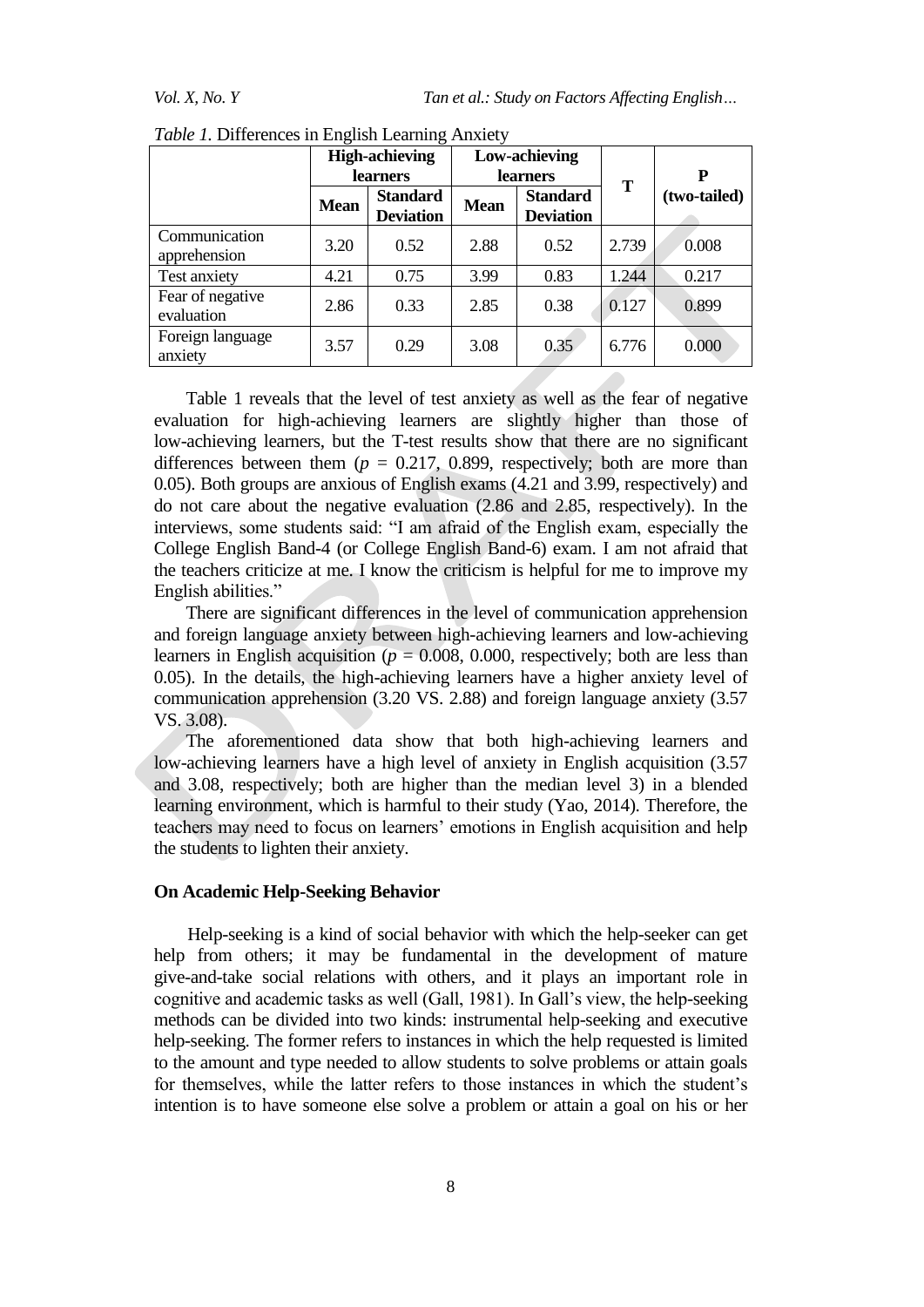behalf. Academic help-seeking is a necessary skill in second language acquisition, which to some degree determines the success or failure of the second language acquisition (Yao, 2011). In the existing help-seeking literature, Denise, Barry and Todd (2021) study the gender differences in academic help-seeking with the Help-Seeking Scales and the Traditional Gender Script Questionnaire. On their report, those with higher scores on the masculine gender script subscale Mastery and Control of feelings are reluctant to seek help. However, studies about the differences between high-achieving learners and low-achieving learners in academic help-seeking are very limited.

Yao (2011) reveals that the academic help-seeking abilities for CMPCS are at the middle-level in their English acquisition in a traditional environment; meanwhile the students prefer executive help-seeking rather than instrumental help-seeking, as most of them believe that English acquisition is only a kind of "rotting memory" activity. The differences between high-achieving learners and low-achieving learners in academic help-seeking are revealed in Table 2.

|                              | <b>High-achieving</b><br><b>learners</b> |                                     | <b>Low-achieving</b><br><b>learners</b> |                                     |       | P            |
|------------------------------|------------------------------------------|-------------------------------------|-----------------------------------------|-------------------------------------|-------|--------------|
|                              | <b>Mean</b>                              | <b>Standard</b><br><b>Deviation</b> | <b>Mean</b>                             | <b>Standard</b><br><b>Deviation</b> | T     | (two-tailed) |
| Instrumental<br>help-seeking | 2.77                                     | 0.60                                | 2.48                                    | 0.58                                | 2.882 | 0.005        |
| Executive<br>help-seeking    | 3.70                                     | 0.49                                | 3.24                                    | 0.69                                | 4.676 | 0.001        |
| Academic<br>help-seeking     | 3.23                                     | 0.38                                | 2.86                                    | 0.42                                | 5.568 | 0.000        |

*Table 2.* Differences in Academic Help-Seeking

Table 2 shows that the level of executive help-seeking for high-achieving learners and low-achieving learners are 3.70 and 3.24, respectively. Both of them are higher than the median level (3), while the levels of instrumental help-seeking are 2.77 and 2.48, respectively. Both of them are lower than the median level (3). The research data show that both high-achieving learners and low-achieving learners of minority Preparation College Students prefer the executive help-seeking rather than the instrumental help-seeking.

Another finding is that the levels of academic help-seeking (3.23 vs. 2.86), executive help-seeking (3.70 vs. 3.24) and instrumental help-seeking (2.77 vs. 2.48) for the high-achieving learners are higher than those for low-achieving learners. All of the differences are significant  $(p = 0.000, 0.001, 0.005,$  respectively; all are less than 0.05), which may indicate that high-achieving learners are more willing to ask for help from others than the low-achieving learners.

The aforementioned findings are similar with those reported in Parnes, Kanchewa, Marks, and Schwartz (2020), which indicate that high-achieving students ask more questions than low-achieving students over time. In the interview process, some low-achieving learners tell the researcher that they rarely ask for help from others in the class forum or after class as they do not learn English well and are ashamed of asking help from others. They also feel that their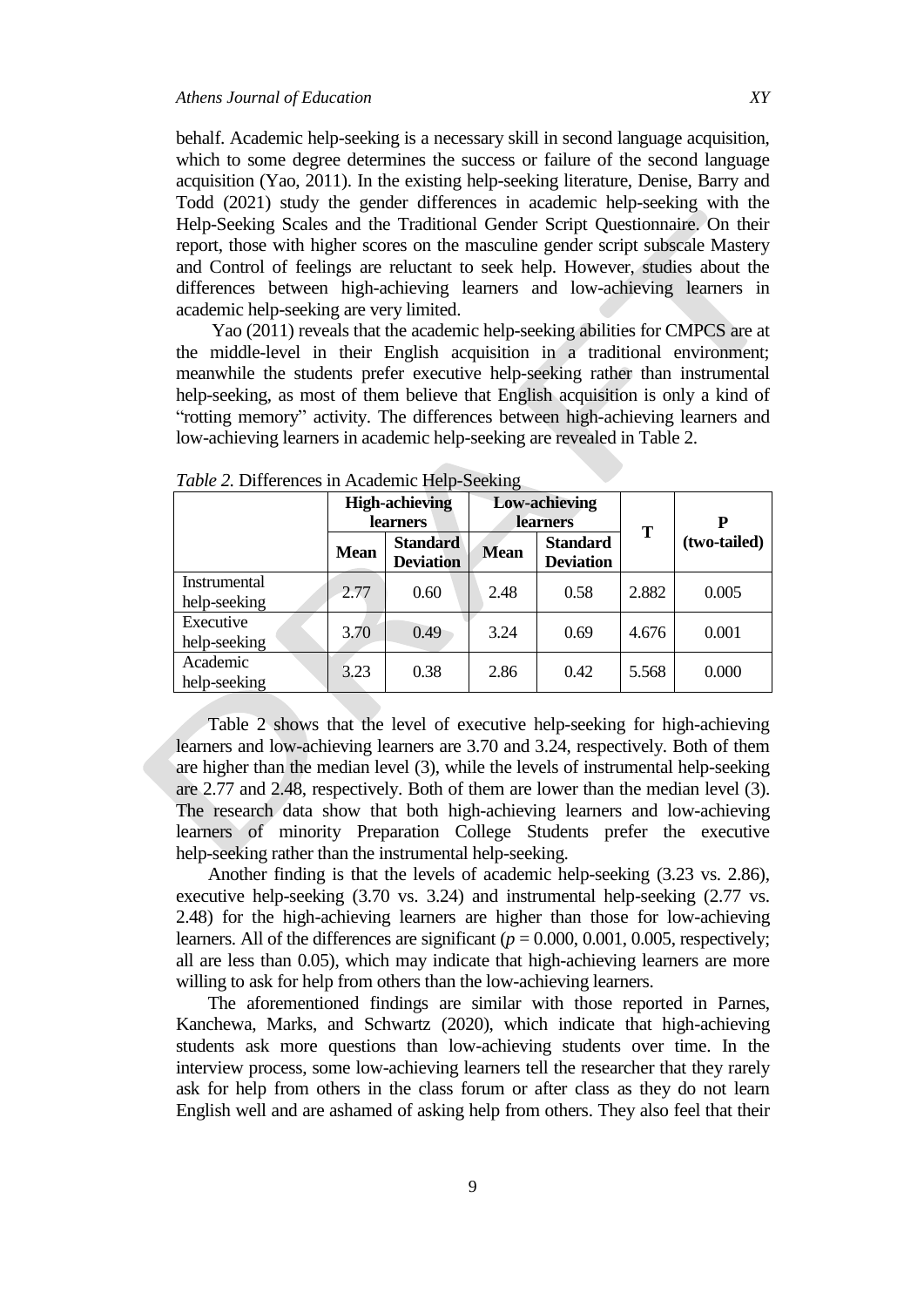teachers are not patient enough to them. When they meet some problems in their English acquisition, they prefer to get the answers directly from other students. These factors result with low-achieving learners being unwilling to ask help from others.

#### **On English Learning Strategy**

Learning strategies are defined as, "specific actions, behaviors, steps, or techniques—such as seeking out conversation partners, or giving oneself encouragement to tackle a difficult language task—used by students to enhance their own learning" (Scarcella & Oxford, 1992, p. 63). They are composed of at least six sub-strategies: memory strategy, cognitive strategy, metacognitive strategy, compensation strategy, affective strategy and social strategy (Ardayati & Ramasari, 2021; Oxford, 1990).

The previous study (Yao & Ren, 2011) reports that CMPCS cannot choose the learning strategies on their own, or select the strategies instinctively in a traditional learning environment. Most of them only know the memory strategies and compensation strategies while they are weak at the social strategies and affective strategies. The differences between high-achieving learners and low-achieving learners of minority Preparation College Students in English learning strategy in a BLE are revealed in Table 3.

|                           | <b>High-achieving</b><br><b>learners</b> |                                     | Low-achieving<br><b>learners</b> |                                     |       | P            |
|---------------------------|------------------------------------------|-------------------------------------|----------------------------------|-------------------------------------|-------|--------------|
|                           | <b>Mean</b>                              | <b>Standard</b><br><b>Deviation</b> | <b>Mean</b>                      | <b>Standard</b><br><b>Deviation</b> | T     | (two-tailed) |
| Memory strategy           | 4.22                                     | 0.45                                | 4.18                             | 0.19                                | 0.581 | 0.563        |
| Cognitive strategy        | 3.51                                     | 0.66                                | 2.88                             | 0.46                                | 4.981 | 0.000        |
| Metacognitive<br>strategy | 3.21                                     | 0.39                                | 2.71                             | 0.28                                | 6.513 | 0.000        |
| Compensation<br>strategy  | 3.89                                     | 0.28                                | 3.64                             | 0.19                                | 4.646 | 0.000        |
| Affective strategy        | 2.76                                     | 0.37                                | 2.59                             | 0.34                                | 2.218 | 0.030        |
| Social strategy           | 2.76                                     | 0.39                                | 2.68                             | 0.44                                | 0.890 | 0.376        |

*Table 3.* Differences in English Learning Strategy

Table 3 reveals that the mean scores of high-achieving learners are higher than low-achieving learners in all six strategies (4.22 vs. 4.18, 3.51 vs. 2.88, 3.21 vs. 2.71, 3.89 vs. 3.64, 2.76 vs. 2.59, and 2.76 vs. 2.68, respectively). It means that high-achieving learners apply more strategies in English acquisition than low-achieving learners. This result is consistent with those reported in Dwinka (2020).

There are significant differences between high-achieving learners and low-achieving learners in the applying of cognitive strategies, metacognitive strategies, compensation strategies and affective strategies ( $p = 0.000, 0.000, 0.000$ ), 0.003, respectively; all are less than 0.05), while no significant differences were found in the memory strategies and social strategies ( $p = 0.563$ , 0.376, respectively;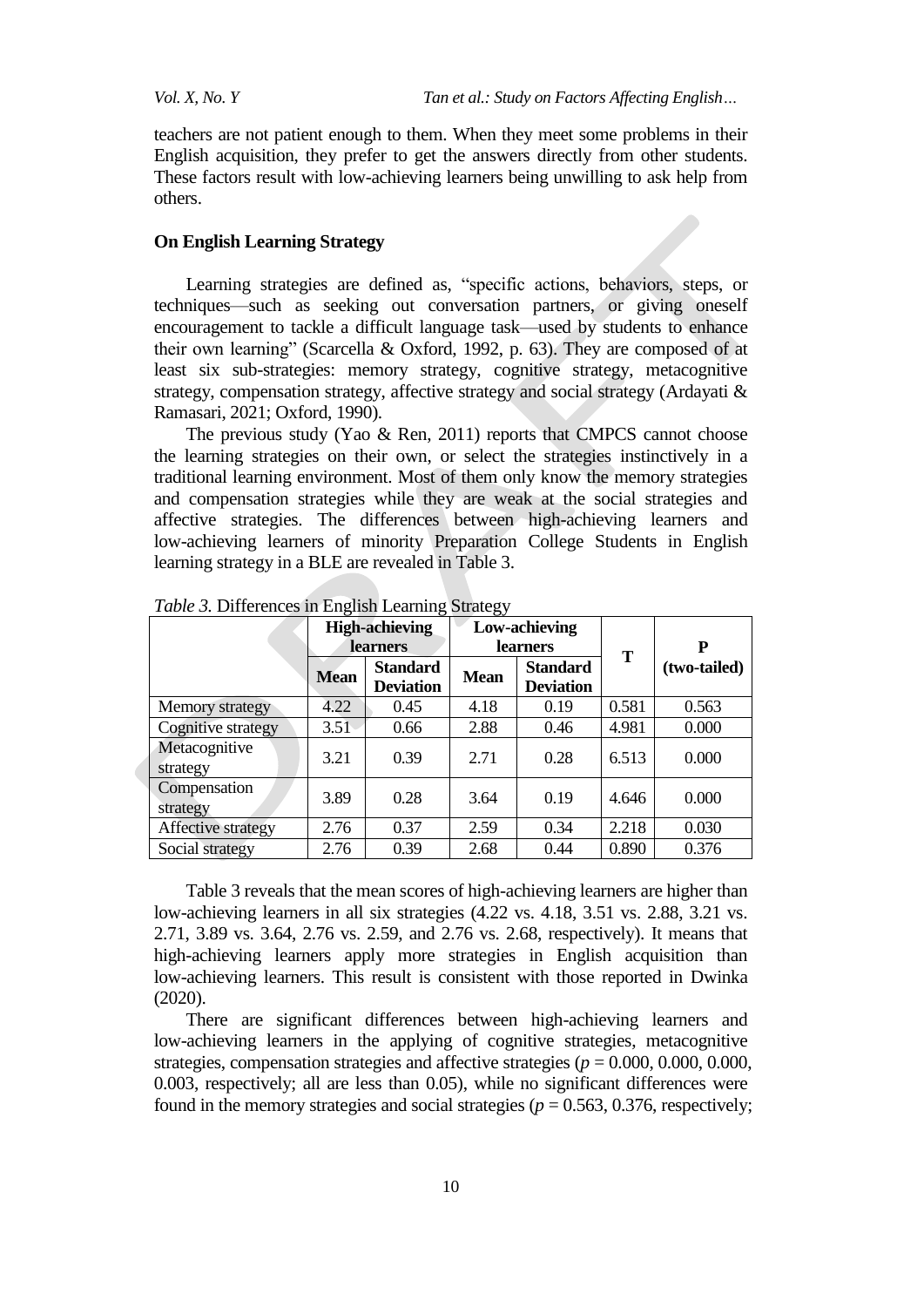both are more than 0.05). Part of the reasons for the findings is that in China teacher-centred classroom learning has dominated English education for a long time. In this model, teachers have sovereign power to determine what to teach and how to teach. At the same time, recently almost all Chinese high schools put the college entrance rate at a most important position, and students are asked to practice more for examinations. This learning model causes the students to think highly of acquiring language knowledge and the memory strategies in language acquisition, but look down on the communicative abilities and the social strategies (Yao, 2017). Although studying in a blended learning environment, they are still used to the memory strategies in English acquisition.

# **On English Autonomous Learning Abilities**

Autonomous learning ability is the ability to take charge of one"s own learning, to have, and to hold the responsibility for all the decisions concerning all aspects of this learning (Du, 2020). Autonomous learning is seen (Du, 2020; Holec, 1981) as a double process; it entails learning the foreign language as well as learning *how* to learn the foreign language.

In the last 30 years many scholars (Aripova, 2021; Lou, 2021; Marantika, 2021; Vakilifard & Sabokbar, 2021) discuss the definition and connotation of autonomous learning, the affection aspects of autonomous learning and how to help the learner to cultivate autonomous abilities.

Based on the definitions of autonomous learning, the current study divides English autonomous acquisition abilities into five aspects: knowing the learning purpose; setting up learning schedule and learning goals; selecting suitable learning strategies; adjusting learning strategies; adjusting and evaluating English learning. The previous study (Cao & Yao, 2010) reports that CMPCS are weak at English autonomous acquisition abilities in a traditional learning environment; most of them aren"t good at selecting suitable learning strategies, adjusting learning strategies, adjusting and evaluating English learning. The differences between the two groups in English autonomous learning abilities in a blended learning environment are revealed in Table 4.

The data in Table 4 reveal that high-achieving learners have stronger autonomous learning abilities than low-achieving learners (2.57 vs. 1.95), and the differences are significant ( $P = 0.000 \le 0.05$ ). Furthermore, high-achieving learners are significantly better than low-achieving learners on all the subcategories of self-learning ability except the selecting suitable learning strategies (2.51 vs. 2.18, 2.57 vs. 2.16, 2.41 vs.2.09, 2.74 vs. 1.76, respectively), and the differences are significant ( $P = 0.007, 0.002, 0.004, 0.000$ , respectively, all are less than 0.05). The aforementioned results suggest that there is a positive correlation between students" self-learning ability and their academic achievement in English acquisition in a blended learning environment.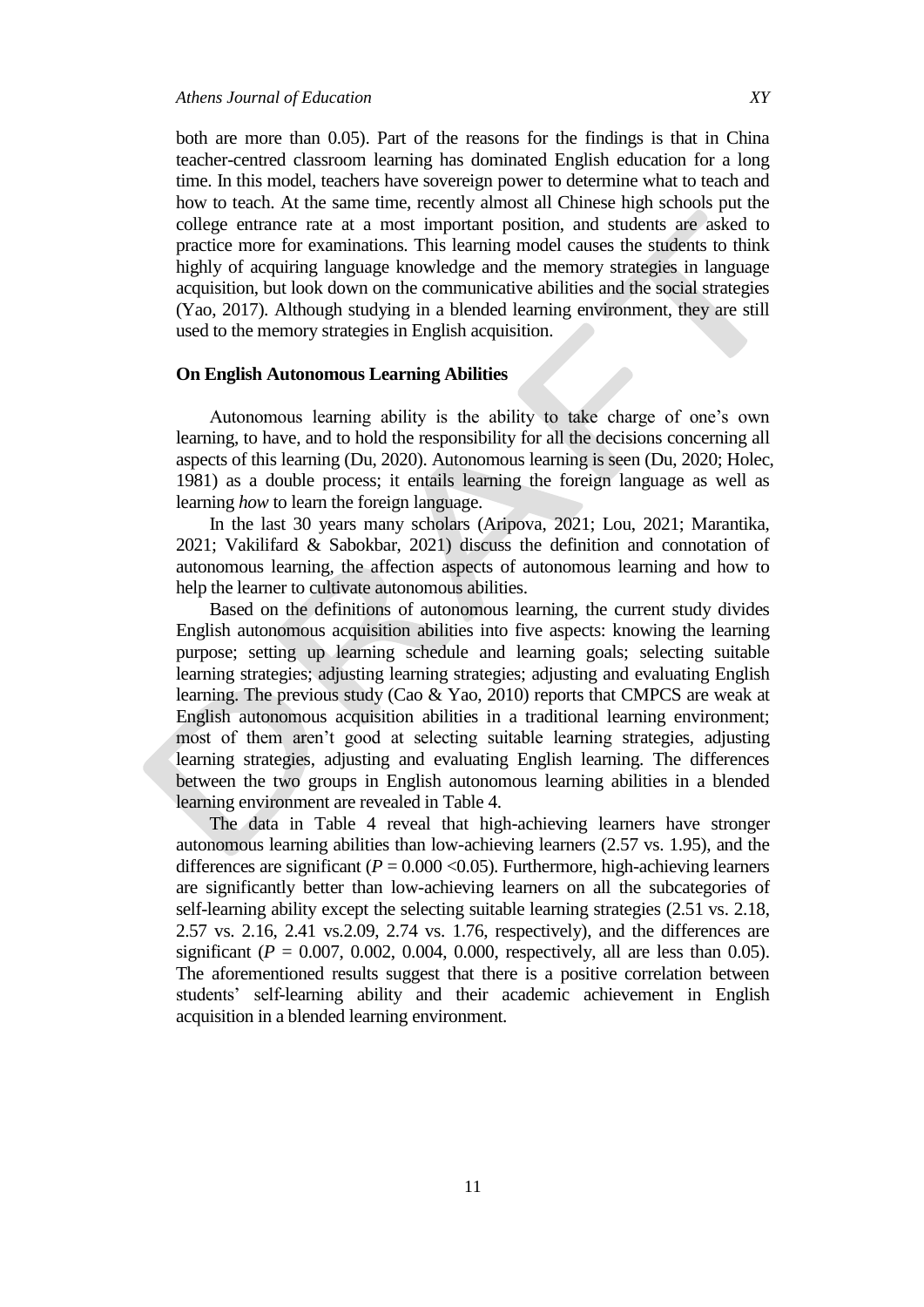*Vol. X, No. Y* Tan *et al.: Study on Factors Affecting English...* 

|                                                 | <b>High-achieving</b><br><b>learners</b> |                                     |                 | Low-achieving                       |        |              |
|-------------------------------------------------|------------------------------------------|-------------------------------------|-----------------|-------------------------------------|--------|--------------|
|                                                 |                                          |                                     | <b>learners</b> |                                     | T      | P            |
|                                                 | <b>Mean</b>                              | <b>Standard</b><br><b>Deviation</b> | <b>Mean</b>     | <b>Standard</b><br><b>Deviation</b> |        | (two-tailed) |
| Knowing the<br>learning purpose                 | 2.51                                     | 0.53                                | 2.18            | 0.53                                | 2.748  | 0.007        |
| Setting up learning<br>schedule                 | 2.57                                     | 0.54                                | 2.16            | 0.59                                | 3.248  | 0.002        |
| Selecting suitable<br>learning strategies       | 2.11                                     | 0.46                                | 1.97            | 0.36                                | 1.523  | 0.132        |
| Adjusting learning<br>strategies                | 2.41                                     | 0.52                                | 2.09            | 0.44                                | 2.989  | 0.004        |
| Adjusting and<br>evaluating English<br>learning | 2.74                                     | 0.72                                | 1.76            | 0.57                                | 6.681  | 0.000        |
| English<br>autonomous<br>learning ability       | 2.57                                     | 0.30                                | 1.95            | 0.19                                | 11.172 | 0.000        |

| Table 4. Differences in English Autonomous Learning Ability |  |  |
|-------------------------------------------------------------|--|--|
|-------------------------------------------------------------|--|--|

Interviews in the study verify that high-achieving learners have stronger self-learning abilities. Most of them have the following features: understanding of the teaching intent and teaching purpose, willing to develop study programs, having strong perseverance, willing to learn from others and constantly adjust their learning methods.

#### **Conclusion**

As said above, the previous studies (Chen, 2021; Chen & Chen, 2018; Setya & Anis, 2020; Xiao & Liu, 2021; Yao, 2014) find that in a traditional learning environment the CMPCS' anxiety levels are a little higher than the moderate level and their academic help-seeking abilities are at the moderate level; they are weak at English autonomous learning abilities and they cannot choose the learning strategies on their own. This study gets the similar results of CMPCS" English acquisition in a blended learning environment. The comparison results show the degrees of anxiousness in a blended learning environment are a little lower than those in a traditional learning environment, while no notable difference in the abilities of academic help-seeking and choosing English learning strategies. That is to say, a BLE in some way can help learners overcome anxiety (Lane, Hoang, Leighton, & Rissanen, 2021) and cultivate autonomous learning abilities (Wang, Chen, Tai, & Zhang, 2021), as a BLE can give learners more freedom to control one"s own learning activities.

The results in this study suggest that both high-achieving learners and low-achieving learners experience a high degree of anxiety. High-achieving learners are willing to ask for help from others when they encounter problems or difficulties; they are able to choose learning strategies on their own, and have a strong ability for self-learning. However, some of the low-achieving language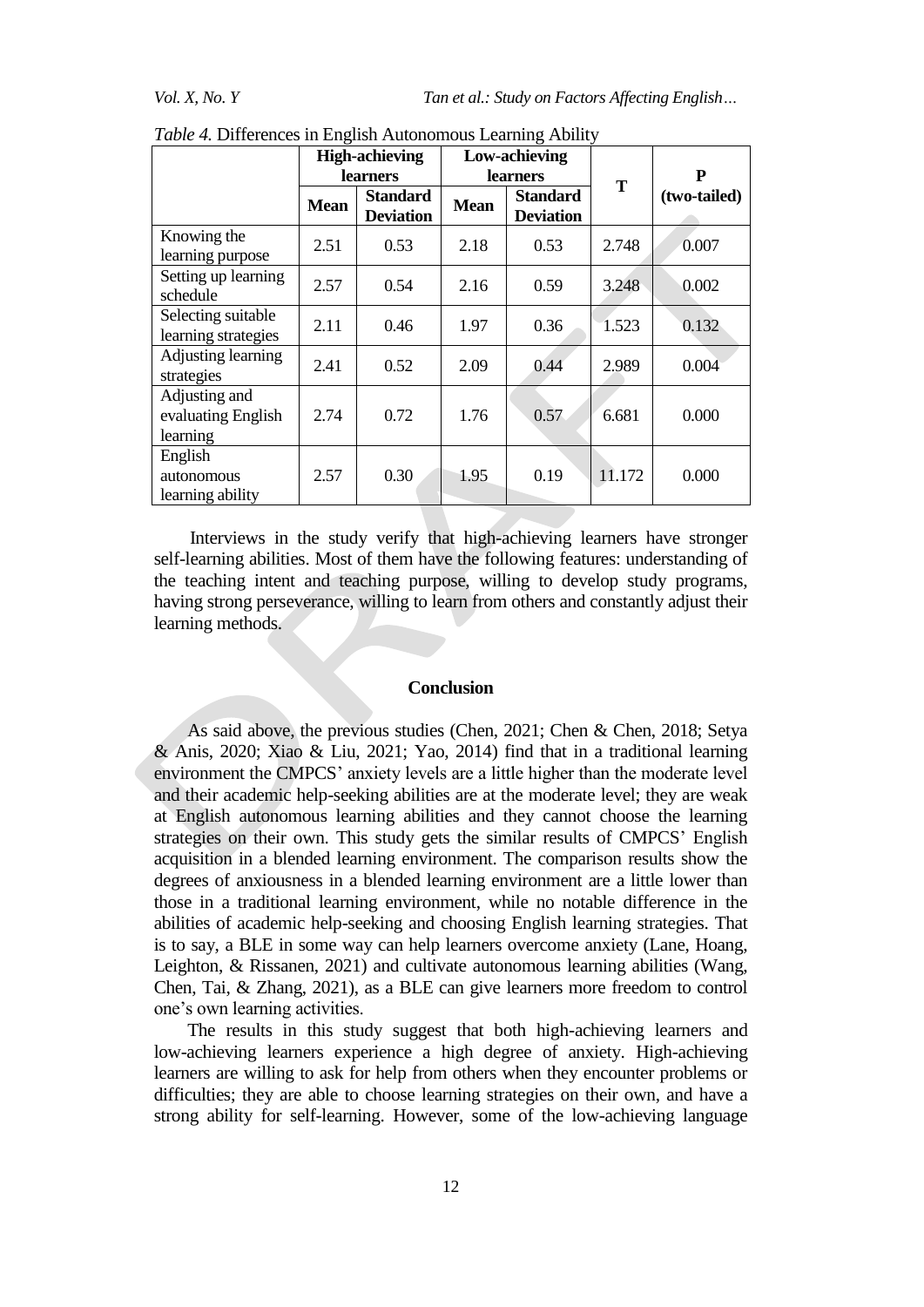learners are not willing to seek for instrumental help when they encounter problems or difficulties; parts of them are not good at choosing their suitable learning strategies, and they are weak at self-learning abilities. Although we cannot contribute the achievement of English acquisition only to the aforementioned factors, it is undeniable that these factors are important factors which influence their English acquisition in a blended environment for CMPCS.

Both high-achieving learners and low-achieving learners of minority preparation college students experience a high degree of anxiety, which is not a good environment for conducting to the students" physical and mental growth, let alone their English acquisition (Yao, 2014). Therefore, in the teaching process, teachers should not only teach students knowledge, but also help ease the anxiety of co-construction of English knowledge, which requires the teachers to improve their teaching quality, and to master more psychological knowledge and provide students with rich and diverse lectures (Wang, 2012). They are also required to become friends with students and stimulate the students' academic interests (Wang, 2010). Traditionally, Chinese students and their parents look highly upon their academic performance and their teachers' attitudes toward them. Teachers' praises or criticisms to them in some way determine their feelings in English acquisition. Teachers, therefore, are suggested to praise students rather than pick up their errors in their English teaching. In one sentence, the teachers may need to try all the methods to lighten the students" anxieties in their English acquisition.

Academic help-seeking abilities are the necessary abilities for the success of language acquisition. The current study finds that due to the fear of being embarrassed, some learners, especially the low-achieving learners, do not want to ask for help from other persons when they encounter difficulties in their English acquisition. In order to help students to cultivate academic help-seeking abilities, teachers may need to encourage students to ask questions and help them become more confident in themselves. In addition, some tutorial lectures may need to be established where students can get help from teachers.

As said above, all the learning strategies are equal to each other. Neither one is better nor worse than the others. The current study finds that both high-achieving learners and low-achieving learners of preparation students only prefer the memory strategies. Some reasons for that are that the learners do not master more necessary language learning strategies, which requires teachers to offer students some help. English teachers, on one hand, should master a variety of learning strategies, and on the other hand should be familiar with students' different learning characteristics. In addition, some programs about strategy on language acquisition need to be established where students can master more strategies, and the ways to choose suitable strategies. Similarly, teachers may be able to better help students with choosing individual strategies. In this way teachers may be able to help students better with choosing individual learning strategies, and the English acquisition activity can play a multiplier effect.

Most importantly, teachers may need to help students improve their English autonomous learning abilities. The current study reveals that CMPCS are weak in their English autonomous learning abilities, which is not consistent with the teaching aims set by the *College English Curriculum Requirement* (The Ministry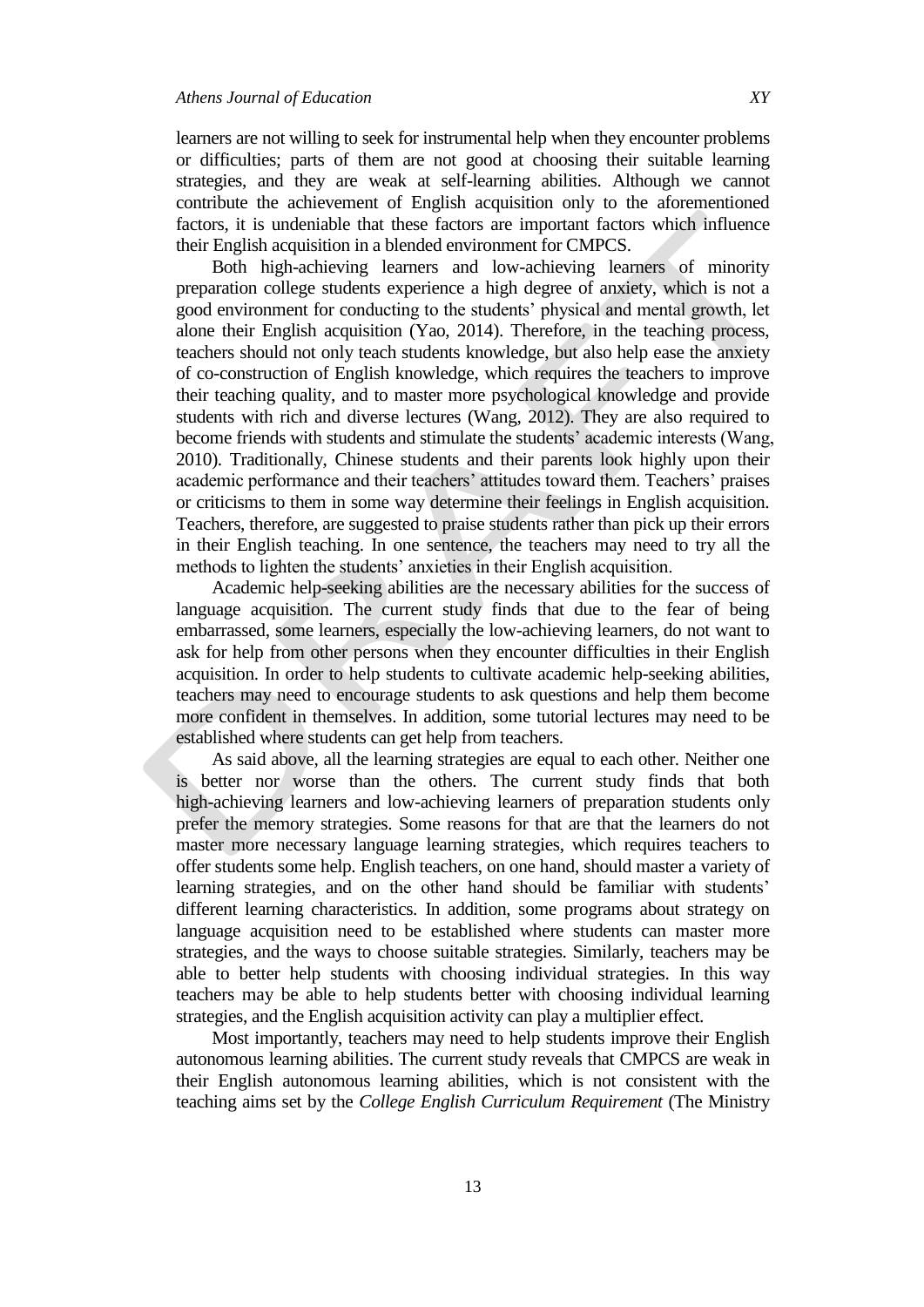of Education of People"s Republic of China, 2007). Therefore, teachers should help learners (especially the low-achieving language learners) with autonomous learning abilities. They also need to help them with developing learning plans, scheduling study time, choosing strategies as well as checking the strategies' implementation. English teachers, therefore, need to explain the significance of the autonomous learning ability to the learners and invite some high-achieving learners to share their successful experience with others. The learners, in this way, can master not only the knowledge of the English acquisition abilities, but also the skills of regulating their abilities.

In summary, it is an unavoidable fact that some learners are good at English acquisition while others cannot learn English well. Therefore, teachers should look straight at the discrepancy and concern about the learners, especially of the low-achieving learners. They should help them overcome anxiety, develop academic help skills, choose the suitable strategies, and constantly improve the self-learning capabilities.

The current study takes Chinese minority preparation students as research subjects. The aim of the research is to help the CMPCS' English acquisition in a BLE, as well as to call for more attention to their acquisition. As said above, many factors affect minority students" English acquisition. Because of the limitation of time, the current study only examines the differences between high-achieving learners and low-achieving learners on four aspects. Maybe there are still some other important factors for the CMPCS" English acquisition. It is hoped that further studies be carried out regarding the factors affecting their English acquisition in a BLE.

#### References

- Allen, I. E., & Seaman, J. (2016). *Online Report Card: Tracking Online Education in the United States*. Babson Survey Research Group.
- Ardayati, A., & Ramasari, M. (2021). The Powerful of English Learning Strategies Applied by Students in TEFL. *Journal of English Education Literature and Linguistics*, *4*(1), 71-86.
- Aripova, S. (2021). Students" Motivation in Autonomous Learning. *Turkish Journal of Computer and Mathematics Education*, *12*(4), 1095-1098.
- Aslan, E., & Thompson, A. S. (2021). The Interplay Between Learner Beliefs and Foreign Language Anxiety: Insights from the Turkish EFL Context. *The Language Learning Journal*, *49*(2), 189-202.
- Bates, T. (2018). The 2017 National Survey of Online Learning in Canadian Post-Secondary Education: Methodology and Results. *International Journal of Educational Technology in Higher Education*, *15*(1), 1-17.
- Berga, K., Vadnais, E., Nelson, J., Johnston, S., Buro, K., Hu, R., & Olaiya, B. (2021). Blended Learning Versus Face-to-Face Learning in an Undergraduate Nursing Health Assessment Course: A Quasi-Experimental Study. *Nurse Education Today*, *96*, 104622.
- Bonk, C. J., & Graham, C. R. (2006). *The Handbook of Blended Learning: Global Perspectives, Local Designs*. Pfeiffer: John Wiley & Sons, Inc.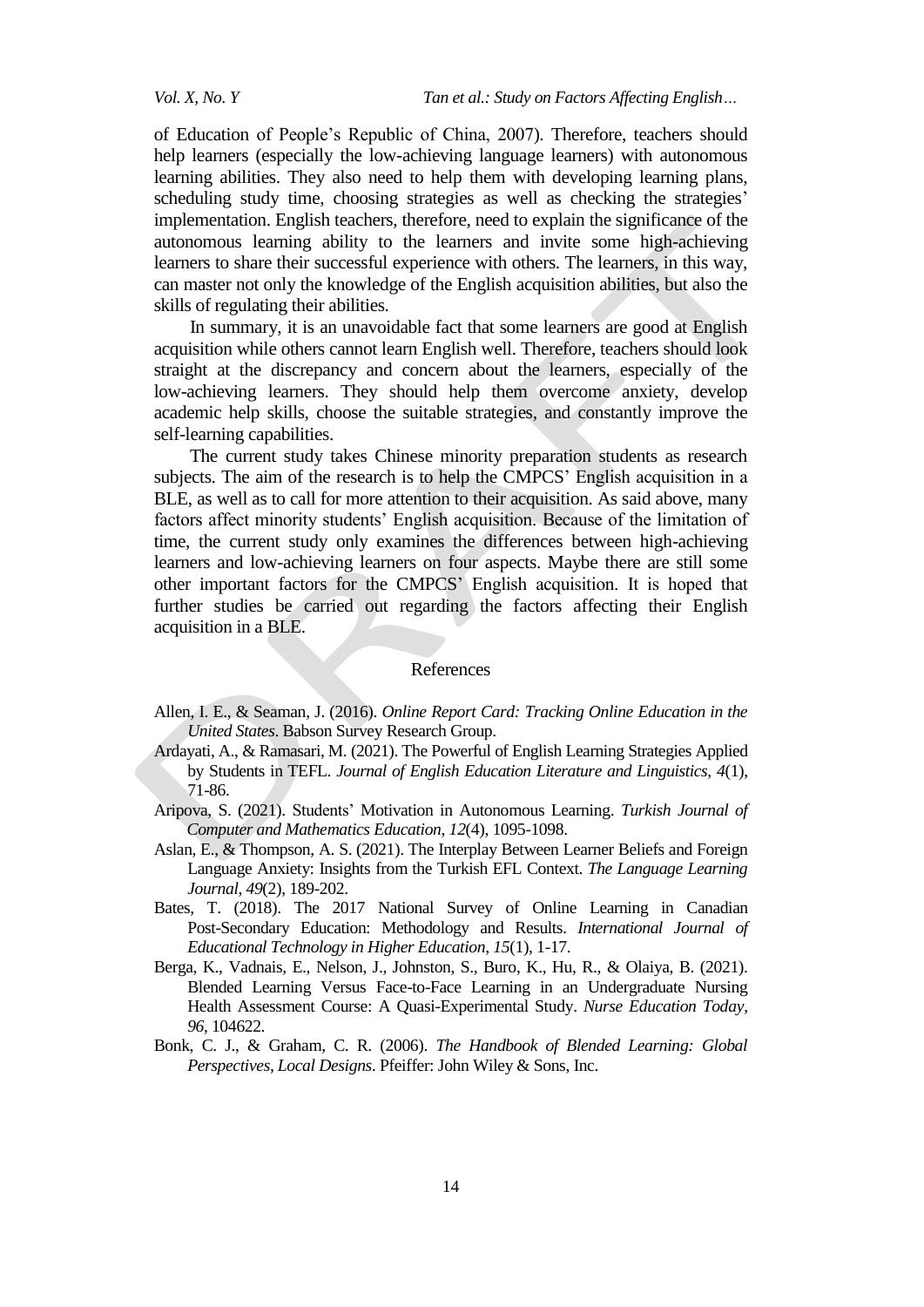- Cao, H., & Yao, C. (2010). An Empirical Study on English Autonomous Learning Ability of Ethnic Minority Students of Preparatory Education. *Journal of Research on Education for Ethnic Minorities*, *26*(5), 112-116.
- Chen, Z. (2021). A Study on the Correlation Between Learning Strategies and Academic Performance in ESP Learning. *Journal of Haebin University*, *42*(5), 114-117.
- Chen, J., & Chen, J. (2018). Relationship Between Foreign Language Anxiety and Learning Achievement. *Journal of Jiamusi Vocational Institute*, *32*(1), 297-298.
- Denise, B., Barry, J. A., & Todd, B. K. (2021). Barriers to Academic Help-Seeking: The Relationship with Gender-Typed Attitudes. *Journal of Further and Higher Education*, *45*(3), 401-416.
- Du, Y. (2020). Study on Cultivating College Students" English Autonomous Learning Ability Under the Flipped Classroom Model. *English Language Teaching*, *13*(6), 13-19.
- Dwinka, A. (2020). Good Language Learners" Strategies in Learning English. In *International Conference on the Teaching English and Literature*, *1*(1), 16-22.
- Firat, M., Kılınç, H., & Yüzer, T. V. (2018). Level of Intrinsic Motivation of Distance Education Students in E-Learning Environments. *Journal of Computer Assisted Learning*, *34*(1), 63-70.
- Gall. S. N. (1981). Help-Seeking: An Understudied Problem-Solving Skill in Children. *Developmental Review*, *1*(3), 224-246.
- Garrison, D. R., & Kanuka, H. (2004). Blended Learning: Uncovering its Transformative Potential in Higher Education. *The Internet and Higher Education*, *7*(2), 95-105.
- Giofrè, D., Borella, E., & Mammarella, I. C. (2017). The Relationship Between Intelligence, Working Memory, Academic Self-Esteem, and Academic Achievement. *Journal of Cognitive Psychology*, *29*(6), 731-747.
- Gjestvang, B., Høye, S., & Bronken, B. A. (2021). Aspiring for Competence in a Multifaceted Everyday Life: A Qualitative Study of Adult Students" Experiences of a Blended Learning Master Programme in Norway. *International Journal of Nursing Science*, *8*(1), 71-78.
- Gruba, P., & Hinkleman, D. (2012). *Blending Technologies in Second Language Classrooms*. U.K.: Palgrave Macmillan.
- Holec, H. (1981). *Autonomy and Foreign Language Learning*. Oxford: Pergamon.
- Horwitz, E. K., Horwitz, M. B., & Cope, J. (1986) Foreign Language Classroom Anxiety. *The Modern Language Journal*, *70*(2), 125-132.
- Huang, Y., & Deng, X. (2008). Analyze and Suggestions of Emotional Factors of Students from Minority Areas. *Journal of Ningxia University*, *30*(3), 176-178.
- Jalinus, N., Verawardina, U., Krismadinata Nabawi, R. A., & Darma, Y. (2021). Developing Blended Learning Model in Vocational Education Based on 21st Century Integrated Learning and Industrial Revolution 4.0. *Turkish Journal of Computer and Mathematics Education*, *12*(8), 1239-1254.
- Lakhal, S., & Meyer, F. (2019). Blended Learning. In *Encyclopedia of Education and Information Technologies,* edited by A. Tatnall. Springer Cham.
- Lane, S., Hoang, J. G., Leighton, J. P., & Rissanen, A. (2021). Engagement and Satisfaction: Mixed-Method Analysis of Blended Learning in the Sciences. *Canadian Journal of Science, Mathematics and Technology Education*, *21*, 100-122.
- Li, H., & Lin, Y. (2013). Survey and Analysis on English Speaking Classroom. *Guizhou Ethnic Studies*, *34*(1), 197-200.
- Liu, X. (2013). Study on Autonomous Abilities of Minority Students in English Acquisition. *Heilonjiang National Series*, *19*(5), 179-184.
- Lou, L. (2021). Cultivation of Students" Autonomous Learning Ability in Application-Oriented Universities. *Theory and Practice in Language Studies*, *11*(4), 422-429.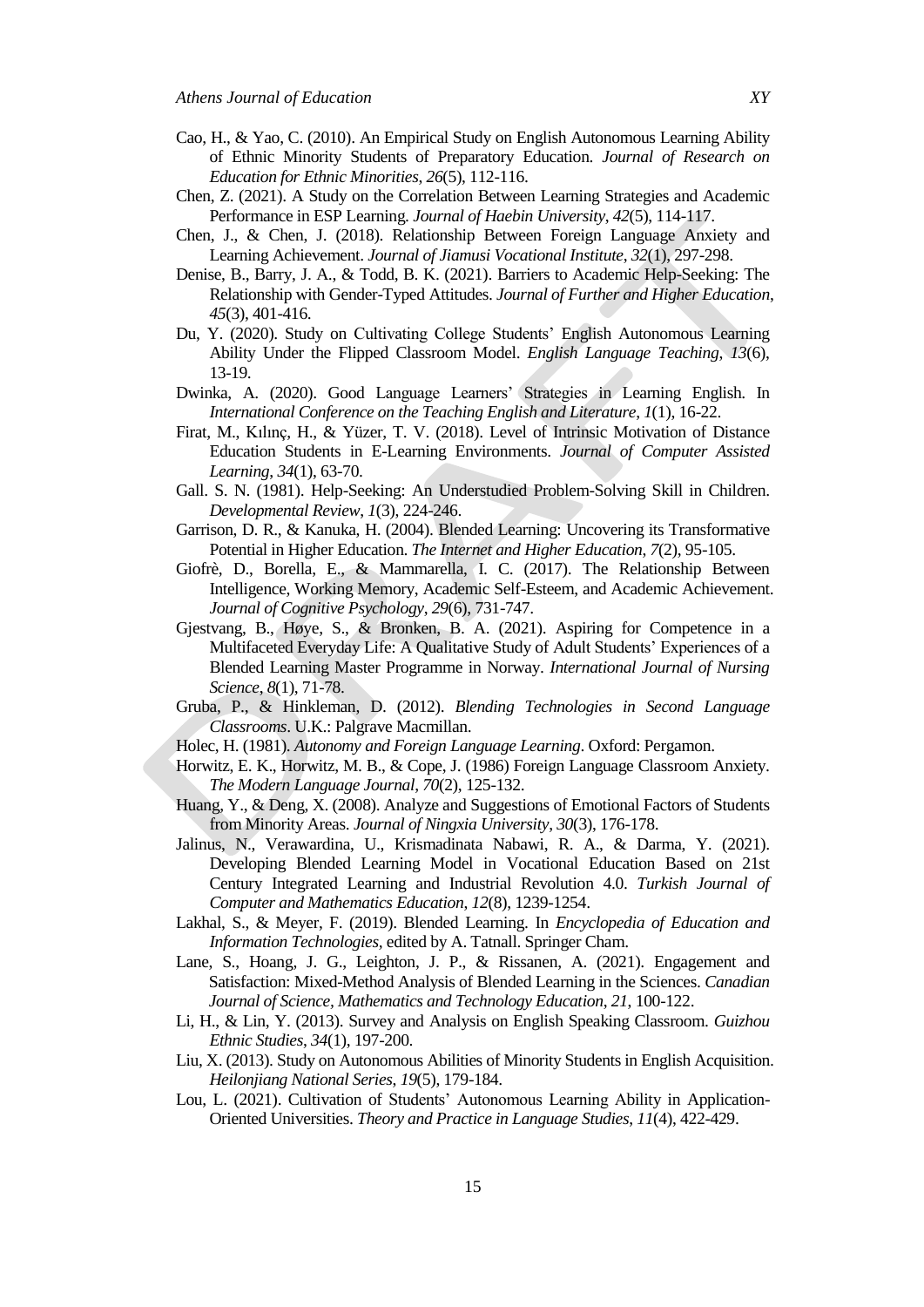- Marantika, J. E. R. (2021). Metacognitive Ability and Autonomous Learning Strategy in Improving Learning Outcomes. *Journal of Education and Learning*, *15*(1), 88-96.
- Norton, B., & Gao, Y. (2008). Identity, Investment, and Chinese Learners of English. *Journal of Asian Pacific Communication*, *18*(1), 109-120.
- Oxford, R. L. (1990). *Language Learning Strategies what Every Teacher Should Know*. New York: Newbury House Publishers.
- Parnes, M. F., Kanchewa, S. S., Marks, A. K., & Schwartz, S. E. O. (2020). Closing the College Achievement Gap: Impacts and Processes of a Help-Seeking Intervention. *Journal of Applied Developmental Psychology*, *67*, 101121.
- Ryan, R. M., & Deci, E. L. (2020). Intrinsic and Extrinsic Motivation from a Self-Determination Theory Perspective: Definitions, Theory, Practices, and Future Directions. *Contemporary Educational Psychology*, *61*, 101860.
- Scarcella, R. C., & Oxford, R. L. (1992). *The Tapestry of Language Learning*. Oxford: Oxford University Press.
- Setya, R. P., & Anis, W. N. (2020). The Relationship of Academic Help-Seeking with Student Achievement on Nursing Students in STIKes Muhammadiyah Palembang. *Enfermería Clínica, 30*(S5), 106-109.
- Shih, R. C. (2010). Blended Learning Using Video-Based Blogs: Public Speaking for English as a Second Language Students. *Australasian Journal of Educational Technology, 26*(6): 883-897.
- State Ethnic Affairs Commission of the People"s Republic of China & Ministry of Education of the People"s Republic of China (2019). *The Preparation College Students Enrollment Plan for the State Ethnic Affairs Commission Affiliated Universities*. Retrieved from: http://jykjs.seac.gov.cn/art/2019/4/2/art\_3364\_202209. html. [Accessed 10 August 2021.]
- The Ministry of Education of People"s Republic of China (2007). *College English Curriculum Requirement*. Shanghai Shanghai Foreign Language Teaching Press.
- Vakilifard, A., & Sabokbar, H. (2021). Autonomy in Second Language Learning: Persian Language Learners" Perceptions of Their Responsibilities, Abilities and Motivations. *Language Related Research*, *12*(1), 427-456.
- Vanslambrouck, S., Zhu, C., Lombaerts, K., Philipsen, B., & Tondeur, J. (2018). Students" Motivation and Subjective Task Value of Participating in Online and Blended Learning Environments. *The Internet and Higher Education*, *36*, 33-40.
- Wang, H. (2010). Emotional Factors in English Acquisition and the Ways to Influent These Factors. *Journal of the Chinese Society of Education*, *31*(3), 39-41.
- Wang, N., Chen, J., Tai, M., & Zhang, J. (2021). Blended Learning for Chinese University EFL Learners: Learning Environment and Learner Perceptions. *Computer Assisted Language Learning*, *34*(3), 297-323.
- Wang, Q., & Wang, J. (2013). Empirical Research on English Autonomous Learning Strategy: A Case of Middle School Students with Wa Nationality in Yunnan. *Science Economy Society*, *31*(1), 171-175.
- Wang, X. (2012). Study on Emotional Factors Affecting English Acquisition of Chinese College Students. *Foreign Language Education*, *33*(6), 67-70.
- Wen, Q., & Johnson, R. (1997). L2 Learner Variables and English Achievement: A Study of Tertiary-Level English Majors in China. *Applied Linguistics*, *18*(1), 27-48.
- Wichadee, S. (2017). A Development of the Blended Learning Model Using Edmodo for Maximizing Students" Oral Proficiency and Motivation. *International Journal of Emerging Technologies in Learning*, *12*(2), 137-154.
- Wu, H. (2007). A Brief Review of Ten Years" Research on English Higher Education of Minorities in China. *Journal of South-Central University for Nationalities*, *27*(2), 174-177.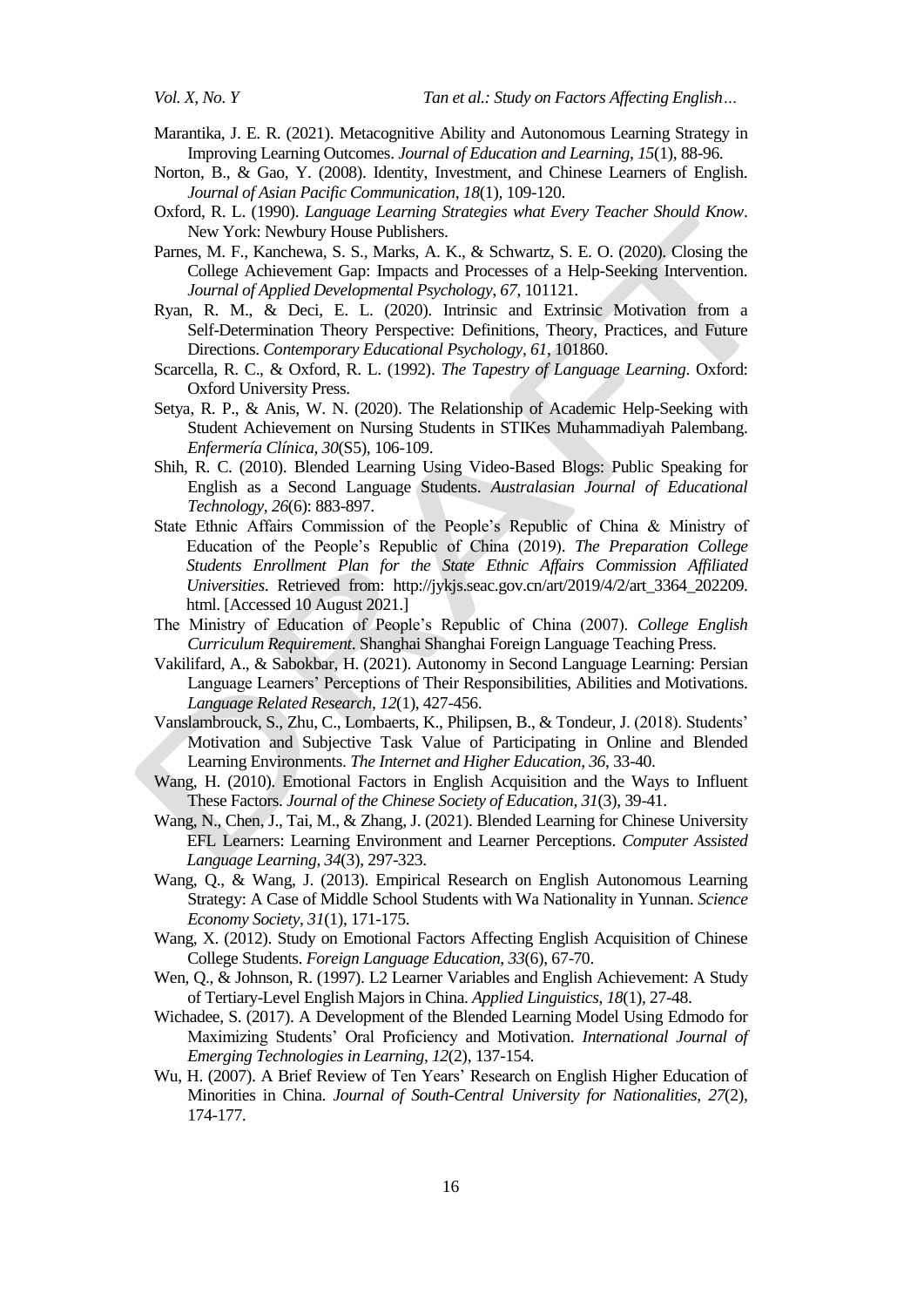- Xiao, Z., & Liu, Y. (2021). Gender Differences in College Students" English Autonomous Learning Ability. *Journal of North China University of Science and Technology*, *21*(4), 115-119.
- Xu, S. (2009). The Characters of English-Learning Strategies of Ethnic College Students in Guizhou. *Guizhou Ethnic Studies*, *29*(6), 164-166.
- Xu, S., & Cao, Y. (2012). An Effect of Minority College Students L2 (Chinese) Level on Vocabulary Learning Strategy Use of L3 (English). *Theory and Practice of Education*, *32*(18), 62-64.
- Yang, X. (2006). The National Minority English Educational Problem and Counterplans. *Guizhou Ethnic Studies*, *26*(3), 133-137.
- Yao, C. (2010). A Study on the Minority Preparatory College Students' English Learning and Their Autonomous Learning Ability. *Minority Translators Journal*, *24*(3), 76-81.
- Yao, C. (2011). An Invastigation on the Minority Preparatory College Students" Academic Help-Seeking in English. *Journal of the Qiannan Normal College for Nationalities*, *26*(1). 46-77.
- Yao, C. (2014). *A Study on the Minority Preparatory College Students' English Learning and Their Identification*. Beijing: Guangming Daily Publishing House.
- Yao, C. (2017). A Case Study on the Factors Affecting Chinese Adult Students' English Acquisition in a Blended Learning Environment. *International Journal of Continuing Engineering Education and Life Long Learning*, *27*(1/2), 22-44.
- Yao, C. (2019). A Case Study of Chinese Adult Learners" English Acquisition in a Blended Learning Environment. *Australian Journal of Adult Learning*, *59*(1), 115- 135.
- Yao, C., & Ren, J. (2011). An Empirical Study on the Minority Preparatory College Students" English Learning Strategies. *Journal of Chongqing Jiaotong University*, *22*(2), 136-139.
- Yao, C., & Zuckermann, G. (2016). Language Vitality and Language Identity: Which One is More Important? Tibetan-Chinese Bilingual Education in Maketang Versus Huazangsi. *Language Problems and Language Planning*, *40*(2), 163-186.
- Yusoff, S., Yusoff, R., & Noh, N. H. M. (2017). Blended Learning Approach for Less Proficient Students. *SAGE Open, 7*(3), 1-8.
- Zhang, M. (2005). Training About the Independent Learning Ability of English of National Minority Preparatory College Students. *Heilonjiang National Series*, *11*(3), 101-103.
- Zhou, D. (2013). Study on the Types of Learning Motivation for Minority College Students in English Acquisition. *Education Review*, *19*(2), 96-98.
- Zhu, Y., Au, W., & Yates, G. (2016). University Students' Self-Control and Self-Regulated Learning in a Blended Course. *The Internet and Higher Education*, *30*, 54-62.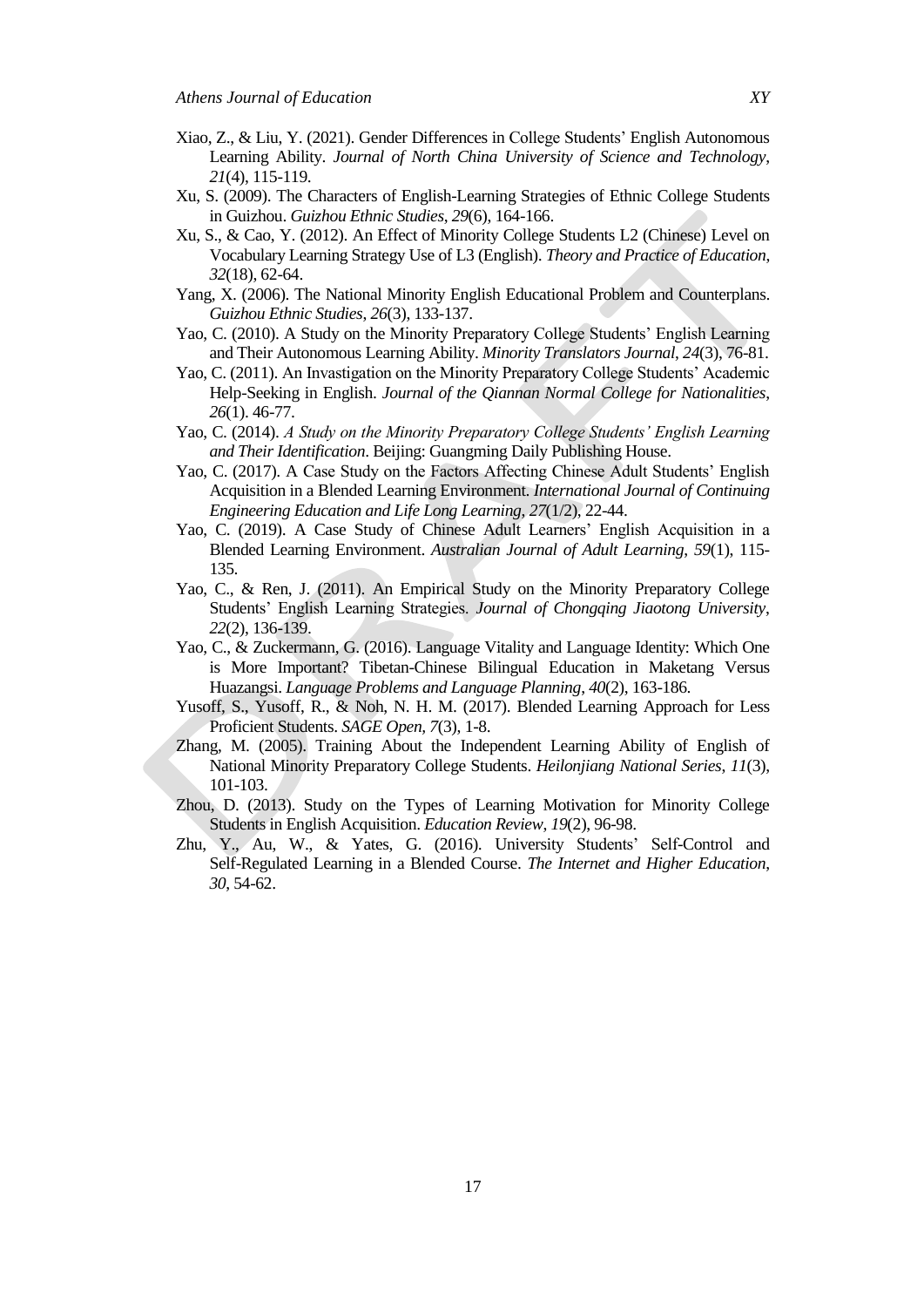$\overline{\phantom{a}}$ 

*Vol. X, No. Y* Tan *et al.: Study on Factors Affecting English...* 

#### **Appendix**

# **1. Questionnaire of Foreign Language Classroom Anxiety Scale (**外语课堂焦 虑调查问卷**) (Yao, 2014)**

姓名 name\_\_\_ 性别 gender\_\_\_\_\_ 出生年月 born\_\_\_ 民族 ethnic\_\_

家庭住址 address\_\_\_\_\_\_ 联系电话 mobile number\_\_\_\_

A1. 在外语课说英语很没有信心 (I never feel quite sure of myself when I am speaking in my foreign language class.);

A2. 我不担心外语课上会犯错 (I do not worry about making mistakes in language class.);

A3. 外语课上老师叫我时会发抖 (I tremble when I know that I"m going to be called on in language class.);

A4. 外语课上没听懂老师用外语说什么会感到害怕 (It frightens me when I do not understand what the teacher is saying in the foreign language.);

A5. 即使上更多的外语课, 我也不觉得受困扰 (It wouldn't bother me at all to take more foreign language classes.);

A6. 上外语课时在想一些和课堂内容无关的事 (During language class, I find myself thinking about things that have nothing to do with the course.);

A7. 我总觉得同学的英语能力比自己好 (I keep thinking that the other students are better at languages than I am.);

A8. 对外语课上的一些小测验感到放松 (I am usually at ease during tests in my language class.);

A9. 外语课上做没有准备的发言时感到恐慌 (I start to panic when I have to speak without preparation in language class.);

A10. 我担心外语课不能通过 (I worry about the consequences of failing my foreign language class.);

A11. 我不懂为何有些人在外语课上会如此心烦不安(I do not understand why some people get so upset over foreign language classes.);

A12. 外语课上很紧张以致知道的东西都忘了 (In language class, I can get so nervous I forget things I know.);

A13. 在外语课上主动发言会使我感到尴尬 (It embarrasses me to volunteer answers in my language class.);

A14. 和外国人说英语不感到紧张 (I would not be nervous speaking the foreign language with native speakers.);

A15. 不理解外语老师纠错内容时会很不自在(I get upset when I do not understand what the teacher is correcting.);

A16. 对外语准备得很充分,还是感到焦虑 (Even if I am well prepared for language class, I feel anxious about it.);

A17. 经常感觉不想去上外语课 (I often feel like not going to my language class.);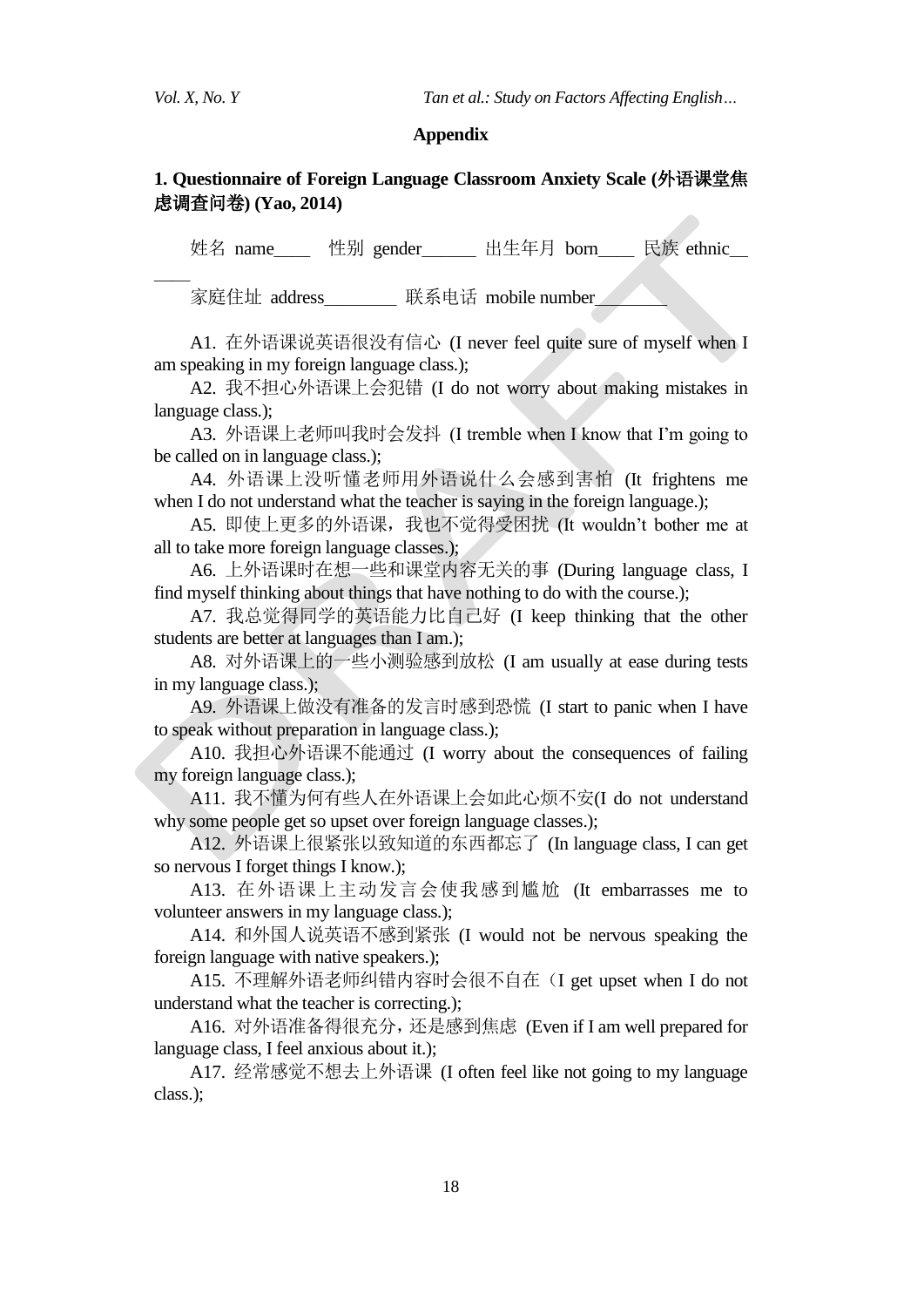A18. 在外语课上发言很自信 (I feel confident when I speak in foreign language class.);

A19. 外语老师要纠正我错误时很害怕 (I am afraid that my language teacher is ready to correct every mistake I make.);

A20. 快被叫到回答问题时我会感到心跳得很厉害 (I can feel my heart pounding when I"m going to be called on in language class.);

A21. 外语考试准备得越多越觉得没底 (The more I study for a language test, the more confused I get.);

A22. 我不觉得课前做好准备会有压力 (I do not feel pressure to prepare very well for language class.);

A23. 我觉得其他同学的英语讲得比我好 (I always feel that the other students speak the foreign language better than I do.);

A24. 在其他同学面前说英语会很拘谨 (I feel very self-conscious about speaking the foreign language in front of other students.);

A25. 外语课的进度很快,我担心跟不上(Language class moves so quickly I worry about getting left behind.);

A26. 我上外语课比上其他课更紧张和不安 (I feel more tense and nervous in my language class than in my other classes.);

A27. 在外语课上发言讲英语时会感到紧张和困惑 (I get nervous and confused when I am speaking in my language class.);

A28. 去上外语课的路上感到有信心 (When I"m on my way to language class, I feel very sure and relaxed.);

A29. 没听懂外语老师讲的每一个词我会感到很不安 (I get nervous when I do not understand every word the language teacher says.);

A30. 学外语要学那么多规则使人头疼 (I feel overwhelmed by the number of rules you have to learn to speak a foreign language.);

A31. 说外语时担心别的同学取笑 (I am afraid that the other students will laugh at me when I speak the foreign language.);

A32. 和外国人在一起感到轻松自在 (I would probably feel comfortable around native speakers of the foreign language.);

A33. 老师问事先没有准备的问题时感到紧张 (I get nervous when the language teacher asks questions which I haven't prepared in advance.).

# **2. Academic Questionnaire of Help-seeking Scale in English Acquisition (**英 语学习课业求助调查问卷**) (Yao, 2014)**

姓名 name 性别 gender 出生年月 born 民族 ethnic\_\_\_

家庭住址 address\_\_\_\_\_\_\_ 联系电话 mobile number\_\_\_\_\_\_\_

H1.当我遇到不会的问题时,我会查阅参考书或上网查询,直到自己完全 理解这部分内容 (When I meet difficulties in learning, I go to internet or check reference books.);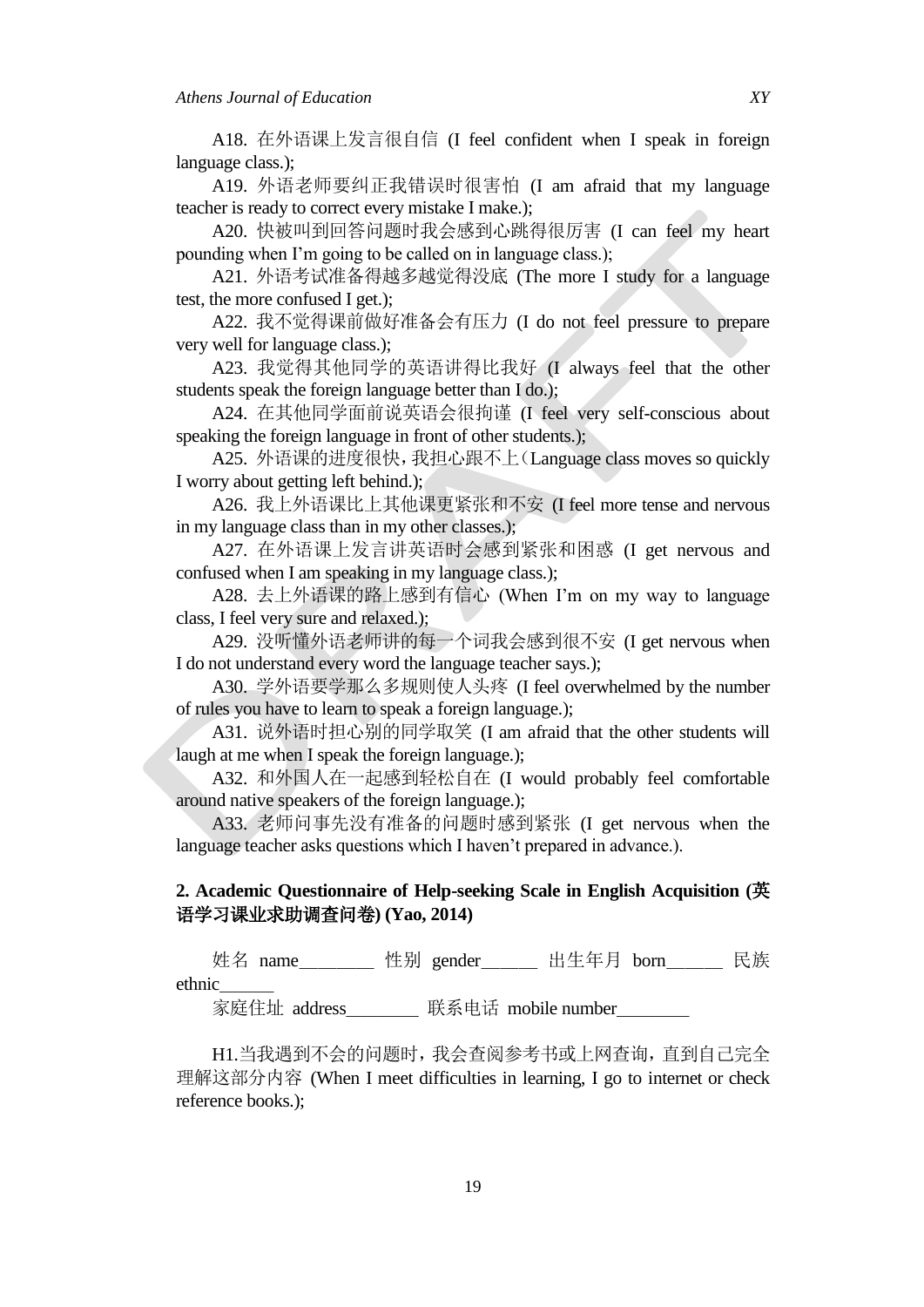H2. 当我做错了题却不知道自己错在什么地方时,我会请老师或同学讲  $#$  (when I cannot find out the reasons for my mistake, I will ask for help from my teachers or classmates.);

H3. 对于不会的题目, 我会请别人替我完成 (I invite others to complete my assignments if I do not know how to finish them.);

H4. 如果遇到不会的问题, 我会请老师或同学给我一些提示 (I ask for tips from my teachers or classmates if I meet difficulties in learning.);

H5.虽然我自己动动脑筋也能做出题目,但这样做很麻烦,所以我会请别 人告诉我正确答案 (I know I can solve the problem if I try my best. However, in order to save my time and energy, I prefer to get the keys from others directly.);

H6. 英语课上如果有听不懂的地方,我会直接举手,当堂向老师请教 (If I cannot understand my teacher in English class, I will ask for explanation on the spot.);

H7.英语学习中遇到困难,我会在课下找老师或同学为我反复讲解,直到 我完全明白 (If I cannot understand my teacher in English class, I will ask for explanation after class.);

H8. 英语学习中遇到问题时, 我不做任何尝试就去问别人正确答案 (If I meet difficulties in English learning, I will ask for the keys from others directly.);

H9. 遇到不会的题目我会照抄别人的 (If I meet difficulties in my English assignments, I prefer to copy the keys from others.);

H10. 遇到不会的问题, 我会在网上直接搜索答案 ((If I meet difficulties in my English assignments, I prefer to find the keys from websites.).

# **3. Appendix Three English Learning Strategy Questionnaire (**英语学习策略 调查问卷**) (Oxford, 1990; Chinese translated by the author) (Yao, 2014)**

姓名 name\_\_\_\_\_\_ 性别 gender\_\_\_\_\_ 出生年月 born\_\_\_\_\_ 民族 ethnic\_\_\_

家庭住址 address 联系电话 mobile number

S1. 我会去思考学过的和新学的英语之间的关系 (I think of relationships between what I already know and new things I learn in English.);

S2. 为了记住新学的英语单字,我会试着用这些生字来造句 (I use new English words in a sentence so I can remember them.);

S3. 我会在脑海中想出可以配合英语声音的图片或意象,以便记住某个 单字 (I connect the sound of a new English word and an image or picture of the word to help me remember the word.);

S4. 我会在脑中制造出某个生字出现的情境,以这种方法把单字背起来 (I remember a new English word by making a mental picture of a situation in which the word might be used.);

S5. 我会使用押韵的方式来记住生字 (I use rhymes to remember new English words.);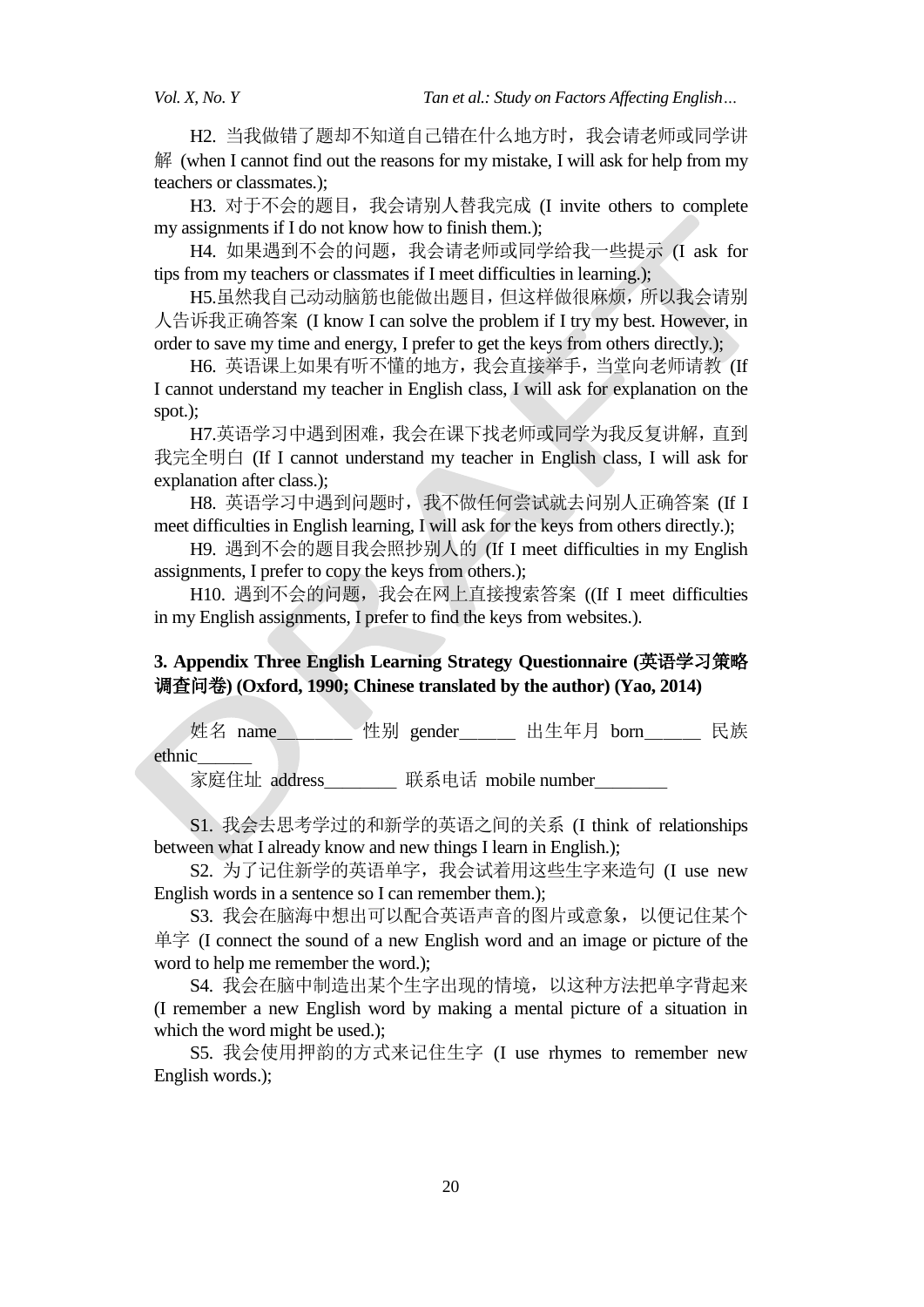S6. 我会使用闪示卡来背生字 (I use flashcards to remember new English words.);

S7. 我会把生字用肢体演出来 (I physically act out new English words.);

S8. 我常常复习英语课程 (I review English lessons often.);

S9. 我会按照生字或词组出现在课本、黑板或是街道广告牌的位置,来 记住生字或词组 (I remember new English words or phrases by remembering their location on the page, on the board, or on a street.).

S10. 我会重复说或写英文生字好几次 (I say or write new English words several times.);

S11. 我会想把英语说得像以英语为母语的人一样 (I try to talk like native English speakers.);

S12. 我会练习英语的发音 (I practice the sounds of English.);

S13. 我会把学过的英文字用在不同的方面上 (I use the English words I know in different ways.);

S14. 我会以英语开启对话 (I start conversations in English.);

S15. 我会看以英语发音的电视节目或电影 (I watch English TV shows spoken in English or go to movies spoken in English.);

S16. 我阅读英文做为休闲活动 (I read for pleasure in English.);

S17. 我会以英语来记笔记、信息、书信或是报告 (I write notes, messages, letters, or reports in English.);

S18. 我会先略读英语的文章(很快地把文章看过一遍), 然后再回来细看 (I first skim an English passage (read over the passage quickly) then go back and read carefully.);

S19. 我会在我的母语里找寻和英语相同的生字 (I look for words in my own language that are similar to new words in English.);

S20. 我会找出英语的构成方式 (I try to find patterns in English.);

S21. 我会把英语拆解开来,找出自己懂的部份,藉以了解单字的意思 (I find the meaning of an English word by dividing it into parts that I understand.);

S22. 我不会逐字逐句翻译 (I try not to translate word-for-word.);

S23. 我会把听到或是读到的英文信息做成摘要 (I make summaries of information that I hear or read in English.);

S24. 遇到不熟悉的英文单字,我会去猜它的意思 (To understand unfamiliar English words, I make guesses.);

S25.在对话中,我如果想不出某个字英文怎么说,我会使用表情和动作 (When I can think of a word during a conversation in English, I use gestures);

S26. 如果我不知道英语该怎么说,我会自己创造新字 (I make up new words if I do not know the right ones in English.);

S27. 阅读的过程中, 我一遇到生字就马上查字典 (I read English without looking up every new word.);

S28. 我会用英语试着去猜别人接着会说什么 (I try to guess what the other person will say next in English.);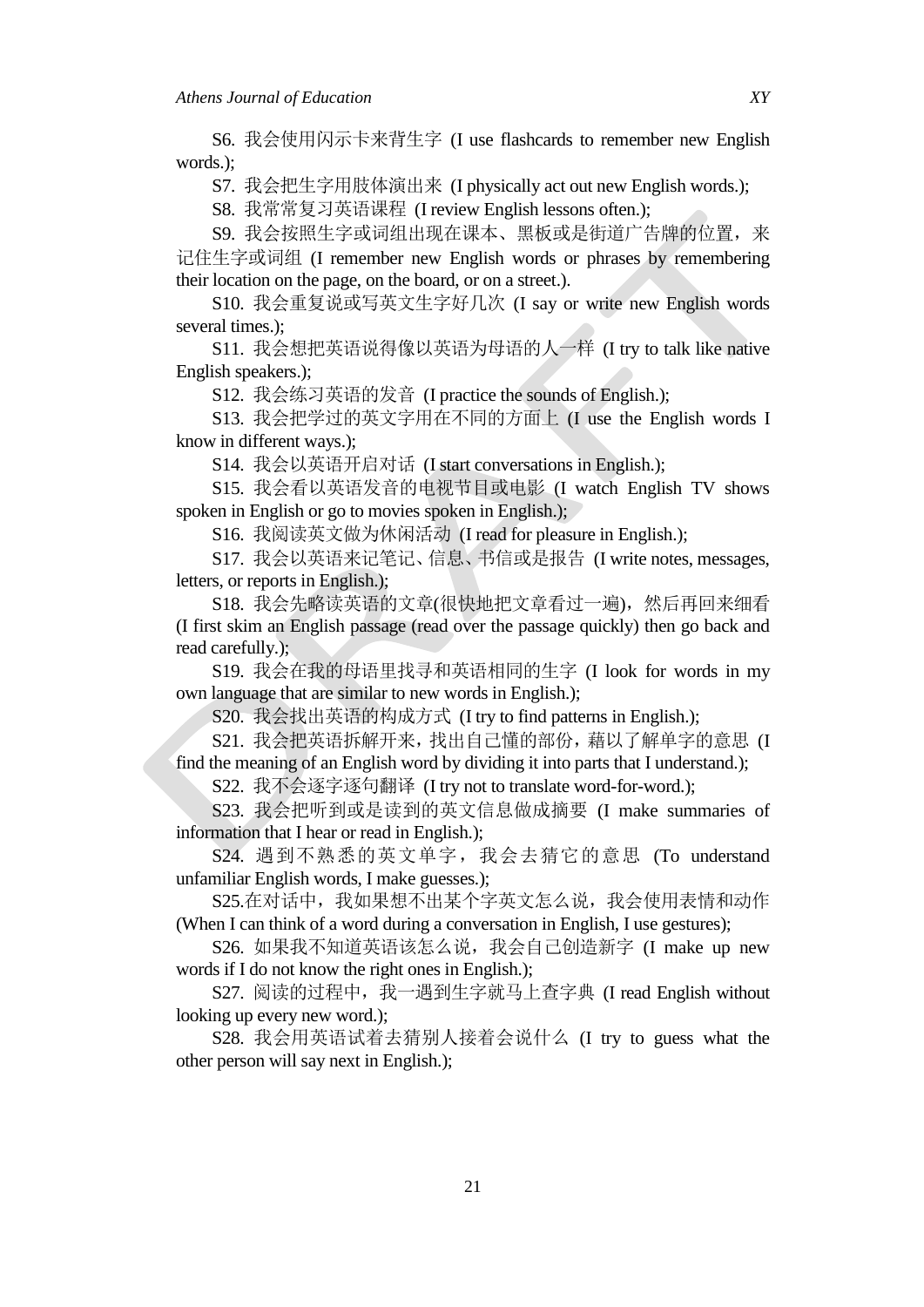S29.如果我想不起来某个英文单字, 我会用别的字或词组来转述同样的 意思 (I can think of an English word, I use a word or phrase that means the same thing.);

S30. 我会尽量找机会练习英语 (I try to find as many ways as I can to use my English.);

S31. 我会注意我所犯的错误, 藉此帮助自己学得更好 (I notice my English mistakes and I use that information to help me do better.);

S32. 当有人在说英语时,会引起我的注意 (I pay attention when someone is speaking English.);

S33. 我会想办法让自己成为更好的英语学习者 (I try to find out how to be a better learner of English.);

S34. 我会好好规画时间,以便有足够的时间学英语 (I plan my schedule so I will have enough time to study English.);

S35. 我会找能用英语谈话的人练习英语 (I look for people I can talk to in English.);

S36. 我会尽量找机会阅读英语 (I look for opportunities to read as much as possible in English.);

S37. 对于如何增进英语能力我有相当清楚的目标 (I have clear goals for improving my English skills.);

S38. 我会去思考我在学习英语上的进步程度 (I think about my progress in learning English.);

S39. 每当我感到害怕要用英语时,我会尽量放轻松 (I try to relax whenever I feel afraid of using English.);

S40. 即使我很怕会说错, 我还是鼓励自己多开口说英语 (I encourage myself to speak English even when I am afraid of making a mistake.);

S41. 当我在英语方面有良好表现时,我会犒赏自己 (I give myself a reward or treat when I do well in English.);

S42. 我会注意当我在研读或使用英语时是否会紧张 (I notice if I am tense or nervous when I am studying or using English.);

S43. 我会把我的感觉记录在语言学习日记里 (I write down my feelings in a language learning diary.);

S44. 当我在学英语时, 我会告诉别人我的感觉 (I talk to someone else about how I feel when I am learning English.);

S45. 如果遇到听不懂的英文,我请他放慢速度,或是再讲一次 (If I do not understand something in English, I ask the other person to slow down or say it again.);

S46. 当我说英语时,我请以英语为母语的人纠正我的错误 (I ask English speakers to correct me when I talk.);

S47. 我和别的学生练习英语 (I practice English with other students.);

S48. 我求助英语母语人 (I ask for help from English speakers.);

S49. 我以英语来问问题 (I ask questions in English.);

S50. 我想知道英语国家的文化 (I try to learn about the culture of English speakers.)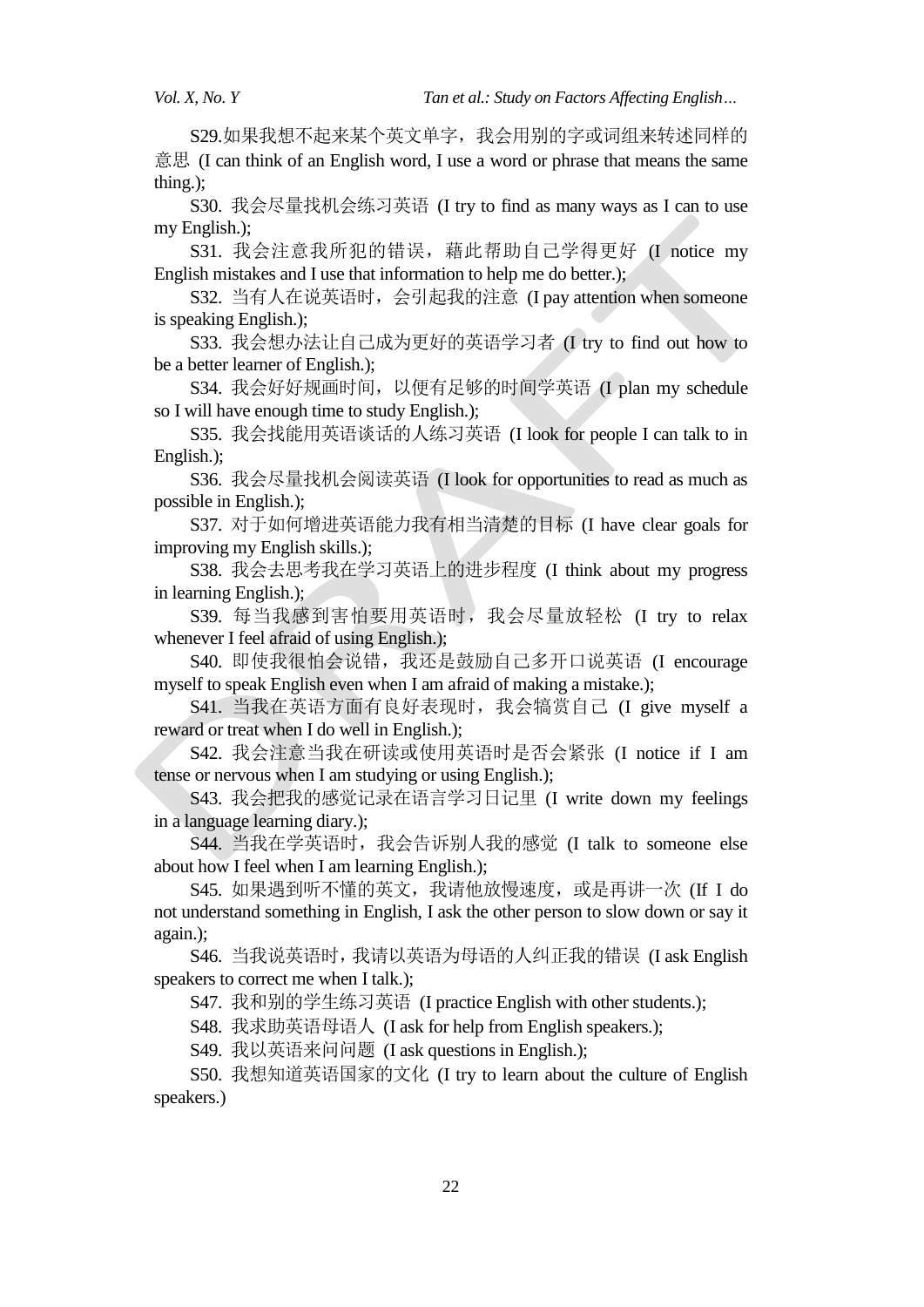## **4. Questionnaire of Autonomous English Learning Ability (**英语自主学习能 力调查问卷**) (Yao, 2014)**

姓名 name\_\_\_\_ 性别 gender\_\_\_ 出生年月 born\_\_\_ 民族 ethnic\_\_\_

家庭住址 address \_\_\_\_\_\_ 联系电话 mobile number

AU1. 对教师教学目的与要求的了解情况 (I am familiar with the teaching purposes and teaching requirements.);

AU2. 把教师的教学目的转化成学生自己的学习目的的情况 (I can set up my learning goals on the teacher"s requirements.);

AU3. 把教师的教学目的转化成学生自己学习目的,并在此基础上努力 学习(In order to achieve my goals that are set up on the teacher's requirements study English hard.);

AU4. 我能理解教师在课堂上采取某项教学活动提高学生语言能力意图 的情况 (I always understand the purpose of teaching activities and know how these activities improve students' language skills.);

AU5. 课堂上是否能跟上教师教学进度的情况 (I can keep up with the learning progress with my English teacher.);

AU6. 除了教师布置的学习任务,学生制订自己英语学习计划的情况 (except completing teacher"s assignments, I have my own plan to study English after class.);

AU7. 根据自身实际确立学习目标的情况 (I can set up my own learning goals on my actual situation.);

AU8. 调整学习计划的情况 (I can adjust my learning programs in new situations.);

AU9. 规划英语学习时间的情况 (I can manage my English learning time.);

AU10. 根据《大学英语教学大纲》的要求确立学习目标的情况 (I can set up my learning objectives on "College English Syllabus".);

AU11. 对学习策略的了解情况 (I know how to choose the suitable strategies myself.);

AU12. 有意识使用有效听力策略的情况 (When I listening to English, I use listening strategies consciously.);

AU13. 有意识使用有效交际策略的情况 (When I communicate in English, I use communication strategies consciously.);

AU14. 有意识使用有效阅读策略的情况 (When I read in English, I use reading strategies consciously.);

AU15. 有意识使用有效写作策略的情况 (When I write in English, I can use writing strategies consciously.);

AU16. 对交际策略使用的监控情况 (I can monitor my communication strategies effectively.);

AU17. 对写作策略使用的监控情况 (I can monitor my writing strategies effectively.);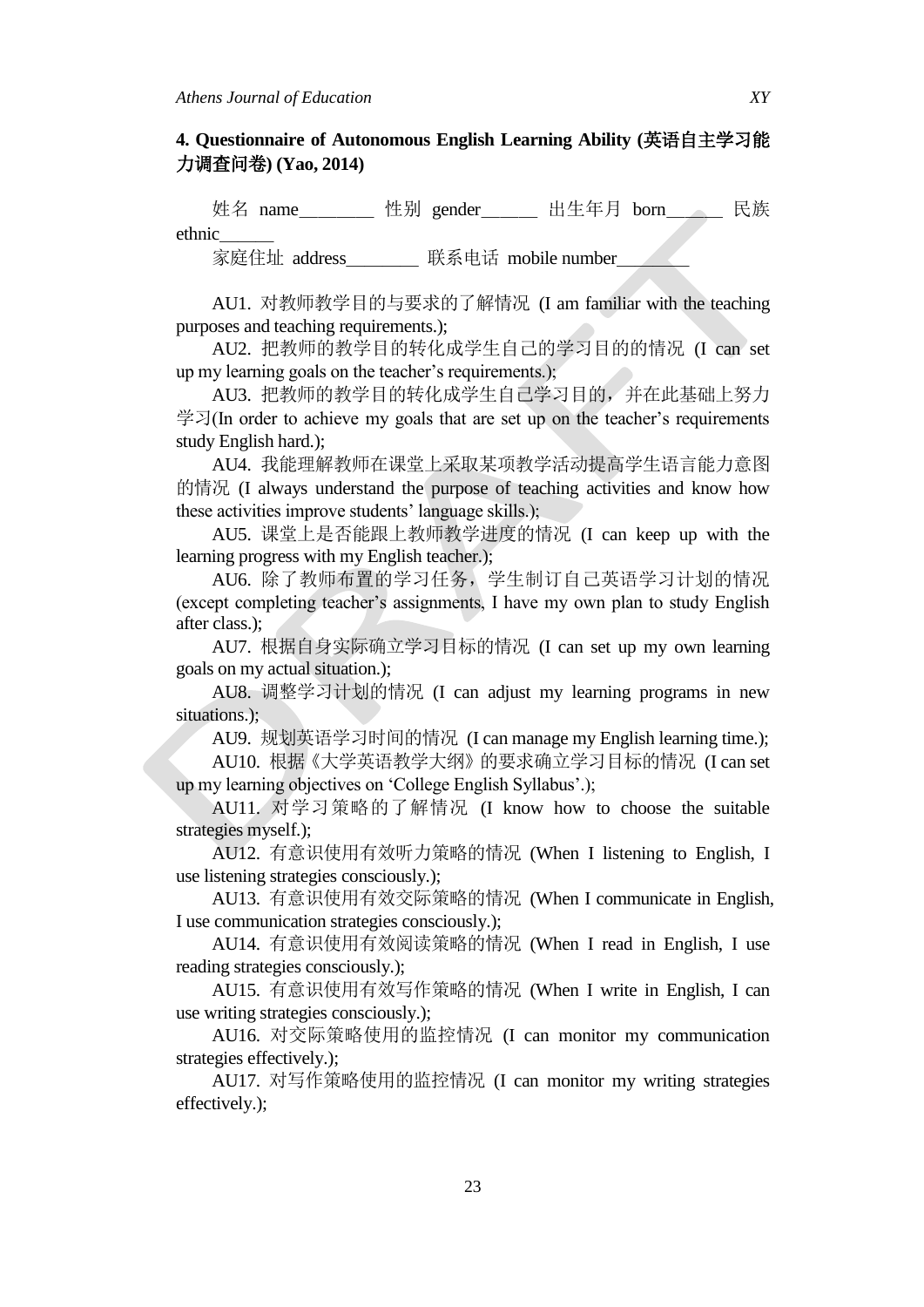AU18. 对阅读策略使用的监控情况 (I can monitor my reading strategies effectively.);

AU19. 对听力策略使用的监控情况 (I can monitor my listening strategies effectively.);

AU20. 评价学习方法以找出存在的问题和解决办法的情况 (I always evaluate my learning strategies to identify my learning problems and try to solve them.);

AU21. 意识到学习方法是否切合实际的情况 (I can realize whether my learning strategies are workable.);

AU22. 在课外主动寻找各种机会学习英语、运用英语的情况 (I look for the opportunities to learn and practice English consciously.);

AU23. 克服不利于英语学习的情感因素的情况 (I can control my negative emotional factors in English learning.);

AU24. 利用已有学习资源的情况 (I try to use all my resources to learn English.);

AU25. 把新学的知识应用到语言实践中去的情况 (I try to practice my English knowledge.);

AU26. 与他人合作学习的情况 (I always learn English with others corporately. );

AU27. 在语言学习过程中能否意识到自身错误的情况 (I can realize my errors in English acquisition.);

AU28. 在意识到错误的同时能否找到错误原因,并采取相应措施更正错 误的情况 (I can correct my errors by myself in English acquisition.);

AU29. 能否选择有效学习途径使自己成为一个更好的语言学习者的情  $\mathcal{H}$  (I can choose the effective ways to learn English efficiently.);

AU30. 在完成某项语言任务过程中能否同步检测自己预先制订计划完 成的情况 (I always complete my English learning task and check my English acquisition plan concurrently.);

AU31. 在完成某项语言任务过程中能否检查并更新自己对前面知识理 解的情况 (I always complete my English learning task and check my comprehension of learned knowledge concurrently.).

5. Interview Questions (Yao, 2014)

姓名 name 性别 gender 出生年月 born 民族 ethnic\_\_\_\_

家庭住址 address 联系电话 mobile number

1. 你是否喜欢上英语课,为什么?你是否害怕英语考试,为什么?你是 否喜欢用英语与他人交流,为什么?在英语学习中你是否担心受到老师的批 评, 为什么? (Do you like attending English lecture? Why or why not? Are you afraid of English test? Why or why not? Are you interested in communicating in